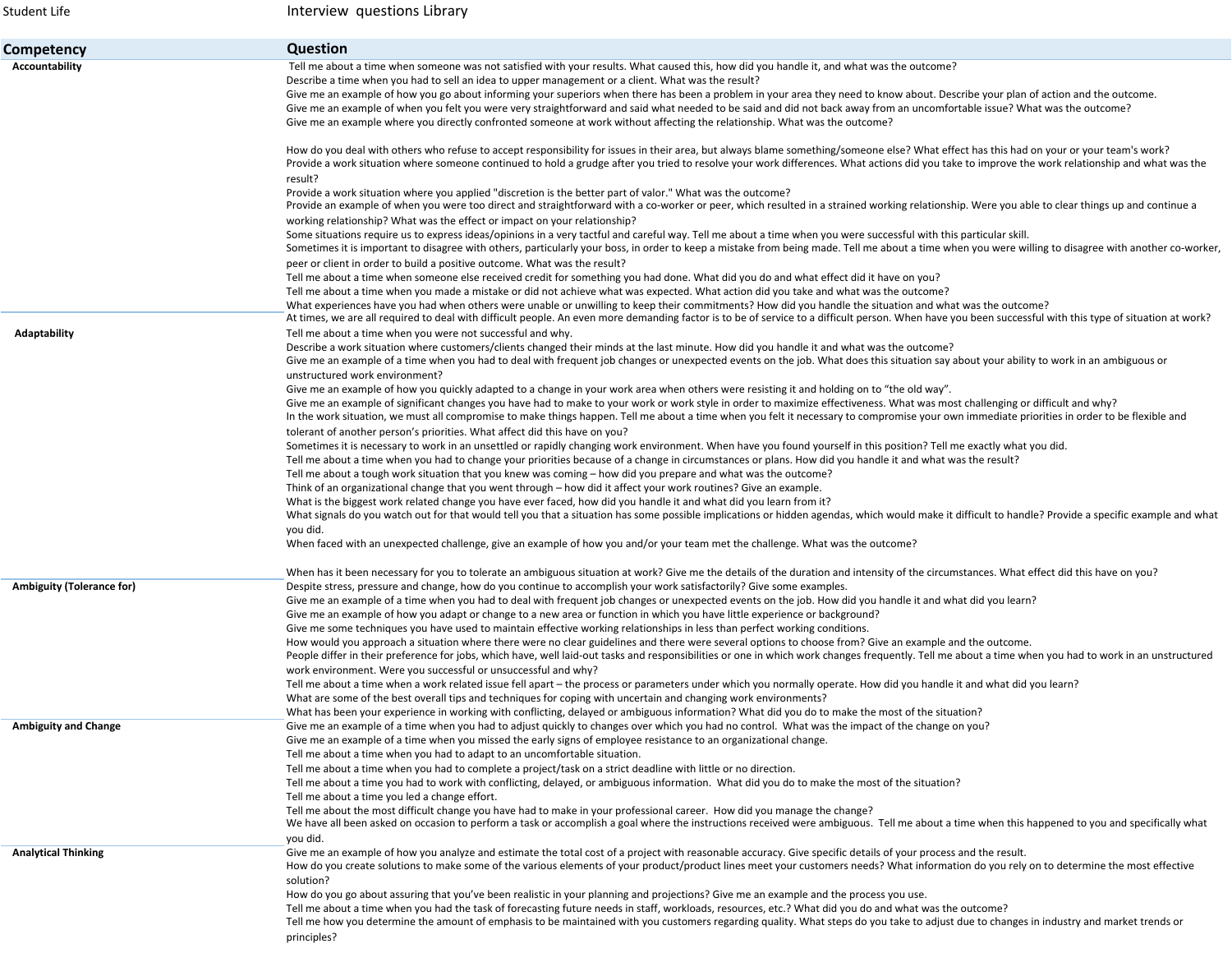| Student Life                      | Interview questions Library                                                                                                                                                                                                                                                                                                                                                                                                                                                                                                                                                                                                                                                                                                                                                                                                                                                                                                                                                                                                                                                                                                                                                                                                                                                                           |
|-----------------------------------|-------------------------------------------------------------------------------------------------------------------------------------------------------------------------------------------------------------------------------------------------------------------------------------------------------------------------------------------------------------------------------------------------------------------------------------------------------------------------------------------------------------------------------------------------------------------------------------------------------------------------------------------------------------------------------------------------------------------------------------------------------------------------------------------------------------------------------------------------------------------------------------------------------------------------------------------------------------------------------------------------------------------------------------------------------------------------------------------------------------------------------------------------------------------------------------------------------------------------------------------------------------------------------------------------------|
| Competency                        | <b>Question</b>                                                                                                                                                                                                                                                                                                                                                                                                                                                                                                                                                                                                                                                                                                                                                                                                                                                                                                                                                                                                                                                                                                                                                                                                                                                                                       |
| <b>Analytical Thinking</b>        | Tell me how you took your knowledge of industry trends and analyzed them to influence a customer to adjust and/or change to be more viable in the business that affects them. What was the result?<br>To what extent are you customers aware of historical, current and projected business and political trends affecting them? Give some examples.<br>What are the key steps, which must be made in order to set up a project schedule and establish the critical path? Tell me about a time when you did not follow the key steps identified and the<br>outcome.<br>What are the steps you take and/or the process you use to analyze the strengths and weaknesses of your products and product lines?<br>What efforts have you made to understand the external forces and industry trends affecting your customers' business? Describe them. How has this assisted you with projecting future trends for your<br>customers?                                                                                                                                                                                                                                                                                                                                                                        |
| <b>Analyzes Trends</b>            | When analyzing or planning a project, what type of information (such as checklists, guideline processes, market trends, etc.) do you use to help you know what to include/exclude from the process.<br>Describe an example of when you perceived an opportunity through analysis which others were not aware of. What processes did you use? What conclusions did you arrive at<br>Describe an occasion when you diagnosed a problem, which other had not been able to see. What were the outcomes? To what extent do co-workers come to you for assistance with similar<br>problems?                                                                                                                                                                                                                                                                                                                                                                                                                                                                                                                                                                                                                                                                                                                 |
|                                   | Describe for me a recent work related situation where the outcome or result was crucial, and you felt you had to be accurate. Share with me the rationales you used. What was the outcome?<br>Describe the biggest work related problem you have faced in the last six months. How did you handle it and what was the result?<br>Give me a recent example of when you had to analyze verbal or numerical information. What was the purpose of the analysis? What conclusions were you able to draw from the analysis? Were you<br>under time pressured in what way would you have carried out the analysis differently?                                                                                                                                                                                                                                                                                                                                                                                                                                                                                                                                                                                                                                                                               |
|                                   | Give me an example of when you used your fact finding skills to gain information needed to solve a work-related problem. How did you analyze the information and come to a solution?<br>Give me an example where you had a complex assignment and had to pick up on subtle relationships between facts. What happened? For instance, how did you recognize unimportant details and<br>inconsistencies between facts and/or data? What did you do about it and what was the outcome?<br>Solving a problem often necessitates evaluation of alternate solutions. Give me an example of a time when you actively defined several solutions to a single problem. What tools did you use (such as                                                                                                                                                                                                                                                                                                                                                                                                                                                                                                                                                                                                          |
|                                   | research, brainstorming, mathematics, etc.)? How did you determine the most effective solution?<br>To what extend has your work required you to be skilled in the analysis of technical reports or information? Pick any specific experience, which would highlight your skills in this area and describe in<br>detail.                                                                                                                                                                                                                                                                                                                                                                                                                                                                                                                                                                                                                                                                                                                                                                                                                                                                                                                                                                               |
|                                   | What do you do to crosscheck your data to make sure there aren't inconsistencies somewhere in the data? If inconsistencies are identified, what action do you take?<br>What is your process for drawing inferences and/or conclusions from a mass of data? Provide a specific example. How did you assess the accuracy of your conclusions?<br>How have you handled situations that caused you to be tardy or absent?                                                                                                                                                                                                                                                                                                                                                                                                                                                                                                                                                                                                                                                                                                                                                                                                                                                                                 |
| <b>Attendance / Dependability</b> | If we were to ask your previous supervisor, what would they say about your attendance?<br>Tell me about a time when you had to be absent from work. How did you arrange for the necessary coverage of your job?<br>Tell me about a time when you were late for an important meeting. What did you do?<br>We all face times when personal issues pull us away from work responsibilities. If possible, tell me about a time when your dependability or attendance was challenged. How did you handle it and/or<br>remain accountable or involved in work? How long did the situation last?                                                                                                                                                                                                                                                                                                                                                                                                                                                                                                                                                                                                                                                                                                             |
| <b>Attention to Detail</b>        | What do you do to ensure that you are on time for meetings and appointments?<br>Describe a critical task or process you do routinely. The last time you completed this, what steps did you take to ensure that the result was 100% accurate and what was the outcome?<br>Describe a situation where you did not discover a problem prior to distributing a product or work output. What was the impact and what did you learn from it?                                                                                                                                                                                                                                                                                                                                                                                                                                                                                                                                                                                                                                                                                                                                                                                                                                                                |
|                                   | Describe a situation where you discovered a mistake prior to distributing the product (report, letter, etc.). How did you discover the mistake and what action did you take and what did you learn?<br>Give me an example of a work-related situation that caused you to step in and become very "hands on"? What was the outcome?<br>How do you go about assuring that you've correctly assessed the content and accuracy needs of those who will receive you work? Give an example.<br>How do you go about determining how much task or project details, and which details you personally ought to be involved with?<br>How do you keep from overlooking mistakes when reviewing long, complex assignments or tasks? Give me an example of when you used this method recently.<br>Tell me about a task that you have delegated to someone else in the last couple of weeks. What approach did you take to ensure the accuracy of the result? What was the outcome?<br>Tell me about a time when something "fell through the cracks". What were the circumstances? How did you handle it? What did you learn from it?<br>Tell me about a time when you had a tight deadline - how did you balance completing the assignment and other work responsibilities while assuring the accuracy of the work? |
|                                   | To what degree does you current work require dealing with details which must be performed and/or documented? What impact does this process have on your effectiveness and time management?<br>What methods/procedures do you use to make sure that your work is error free? Give me a specific example that shows when you used these methods.                                                                                                                                                                                                                                                                                                                                                                                                                                                                                                                                                                                                                                                                                                                                                                                                                                                                                                                                                        |
| Being a Quick Study               | Tell me about a new process you have learned in the last six months. How did it benefit you?<br>Describe the most difficult task you had to learn in your current position. What did you do to overcome it?<br>Describe to me a recent project you carried out. What went well with it? If you could start again with your current knowledge, what would you do differently?<br>Tell me about an issue or problem you faced where you did not have all the information or skill necessary to solve it. What did you do to overcome this disadvantage?<br>Tell me something new and challenging that you have learned in the past three months. What motivated you to learn this and how did you go about it?<br>What have you done in the last three months to keep your skills current?<br>What's the quickest and toughest job related transition you have ever had to make?                                                                                                                                                                                                                                                                                                                                                                                                                        |
| <b>Builds Effective Teams</b>     | To what extent do you have teams functioning in your workplace today? Describe for me how you contribute or participate in them.                                                                                                                                                                                                                                                                                                                                                                                                                                                                                                                                                                                                                                                                                                                                                                                                                                                                                                                                                                                                                                                                                                                                                                      |
|                                   | At work it is sometimes desirable to use recognition to build motivation in others. Describe a time in which you were able to create positive energy in another employee or team. What was the result?                                                                                                                                                                                                                                                                                                                                                                                                                                                                                                                                                                                                                                                                                                                                                                                                                                                                                                                                                                                                                                                                                                |
|                                   | Building team spirit to get results is often a difficult thing to do. Tell me about a time when you had your greatest success in building team spirit. What specific results did the team accomplish?<br>Can you tell me about a time when someone was not functioning as part of the team and what you did? What was the outcome?<br>Describe some major steps you need to take to start building a productive team.                                                                                                                                                                                                                                                                                                                                                                                                                                                                                                                                                                                                                                                                                                                                                                                                                                                                                 |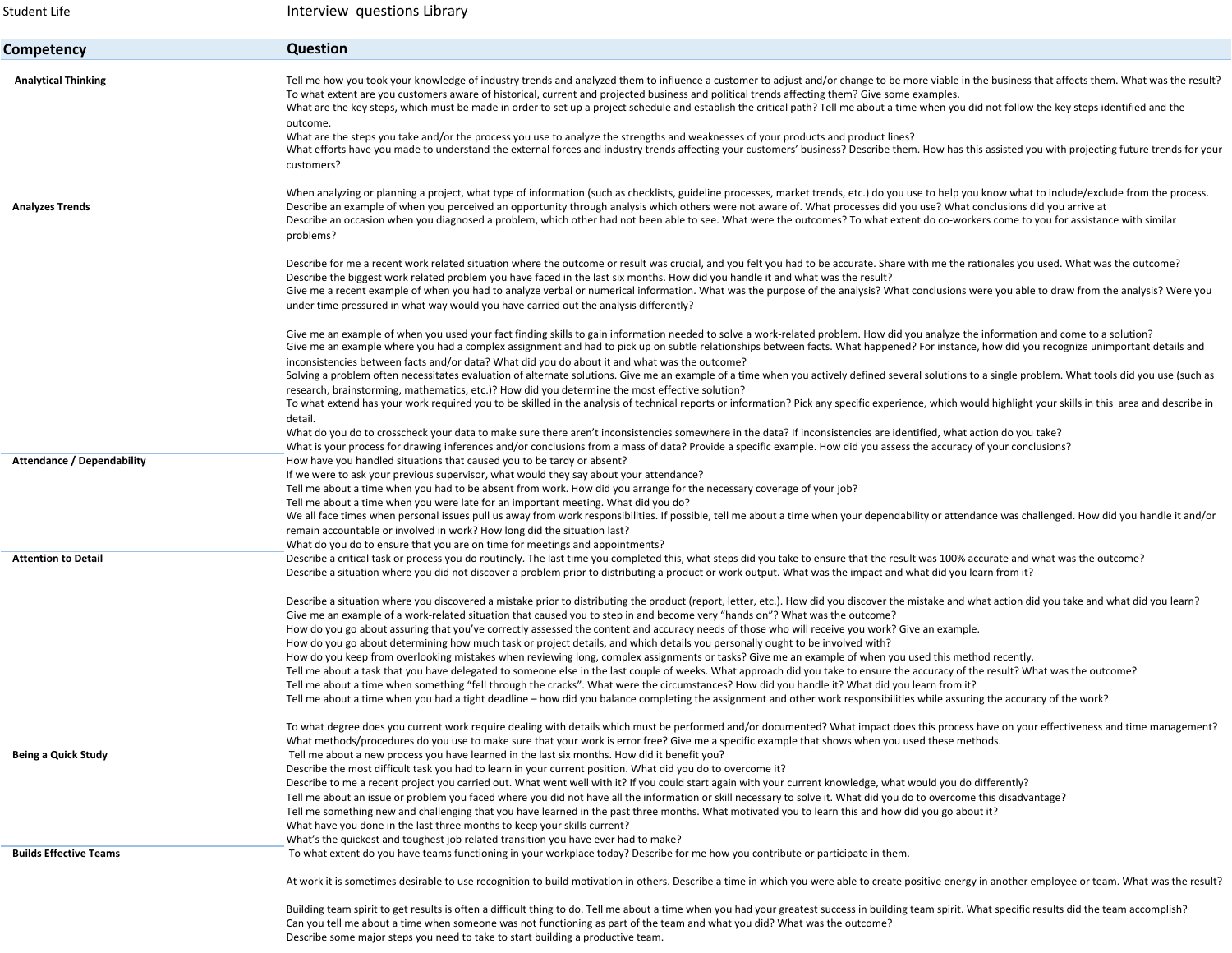| Student Life                                 | Interview questions Library                                                                                                                                                                                                                                                                       |
|----------------------------------------------|---------------------------------------------------------------------------------------------------------------------------------------------------------------------------------------------------------------------------------------------------------------------------------------------------|
| Competency                                   | <b>Question</b>                                                                                                                                                                                                                                                                                   |
| <b>Builds Effective Teams</b>                | Give some examples of how you have helped to develop team spirit in your team?                                                                                                                                                                                                                    |
|                                              | How do you feel about teamwork in your workgroup? Give me some examples of how important it is.<br>It has been said that one of the best ways to manage people is to teach them how to manage themselves. Tell me about a time when you contributed to a work group's ability to direct itself by |
|                                              | building team standards for performance.                                                                                                                                                                                                                                                          |
|                                              | Tell me about a time when it was necessary to confront a negative attitude in your team. Specifically what actions did you take and what was the outcome? Now, tell me about a time when you were<br>not successful.                                                                              |
|                                              | Tell me about a time when it's necessary for a work group to function as a team vs. as individual performers. What was the result? Would you do it the same going forward and why?                                                                                                                |
|                                              | Tell me about a time when your ability to reward and encourage others created positive motivation and team participation. Describe the actions that you took and what the results were.                                                                                                           |
|                                              | Tell me about an event in your past experience in which you led or were part of a team that demonstrated team spirit and set an example for others to follow.                                                                                                                                     |
| <b>Business Acumen</b>                       | Why is an effective team important in your current work environment?<br>What are your major sources of business information? Give me some examples of how you apply them.                                                                                                                         |
|                                              | Tell me about future trends, products, or policies that may impact your work. How did you learn about these?                                                                                                                                                                                      |
|                                              | Describe what you have done in the last month to keep up-to-date on customers' needs. How have integrated this information into your work plan for customers?                                                                                                                                     |
|                                              | Describe what you have done in the last month to keep up-to-date on new products. How have you integrated this information into your work plan for customers?                                                                                                                                     |
|                                              | Describe what you have done on the last month to up-to-date on industry trends. How have you utilized this information in your current and/or past position(s)?                                                                                                                                   |
|                                              | Give me an example of your making a change and/or recommendation (in process, strategy, procedure) at work in response to a change in the external environment. Was your change or                                                                                                                |
|                                              | recommendation implemented and what was the outcome?                                                                                                                                                                                                                                              |
|                                              | Tell me about a competitor's product that you feel is impacting the way you do business. How did you learn about this and what did you do with the information?                                                                                                                                   |
|                                              | Tell me about a situation when you developed a business partnership with a client. What was the process and the outcome?                                                                                                                                                                          |
|                                              | Tell me about an effective technique you have used to understand your client's business needs and/or operations. How did you learn about this technique and how did you apply it to the client's                                                                                                  |
|                                              | business?                                                                                                                                                                                                                                                                                         |
|                                              | Tell me about outside events that could impact your department's operations. How did you learn about these and what action did you take?                                                                                                                                                          |
|                                              | Tell me of a situation where your client needed a solution to a complex problem. How did you tap into their multi-functional units to effectively create the solution? What was the outcome?                                                                                                      |
|                                              | What are some of the key questions that need to be answered to best serve your clients?                                                                                                                                                                                                           |
|                                              | What professional association meetings have you attended in the last 6 months? Give an example of one that increased your business/industry knowledge. How did you apply that to you work?                                                                                                        |
|                                              | What professional journals have you read in the last 3 months? Tell me about a piece of information you picked up and how you have used it on the job.                                                                                                                                            |
| <b>Business Innovation/Strategic Agility</b> | Describe how you set long-range goals for your organization, business unit or team. How do you track progress toward these goals? How do you measure the results?                                                                                                                                 |
|                                              | Describe a strategic initiative you have managed from inception to execution. What role did you play and what was the outcome?                                                                                                                                                                    |
|                                              | Describe the process you follow to determine long-range implications of a decision. What has been some of the results?                                                                                                                                                                            |
|                                              | Describe what you have done to keep focused on strategic goals while managing you short-term objectives.                                                                                                                                                                                          |
|                                              | Have you developed a long range, more strategic outlook for your job? Provide a brief description.                                                                                                                                                                                                |
|                                              | How do you allocate resources and trends to identify those items that could have the greatest future impact?                                                                                                                                                                                      |
|                                              | How do you determine which of the company's strategies are important to your team? How do you ensure alignment?                                                                                                                                                                                   |
|                                              | How do you identify factors and trends that could have the greatest future impact on your organization, business unit or team?<br>How does your understanding of the organization's goals and priorities influence your day-to-day decision-making? Give an example.                              |
|                                              | How would you allocate resources and planning in anticipation of a trend that has not yet materialized? Provide an example.                                                                                                                                                                       |
|                                              | It's five years from now. What will we see geopolitically that impacts your business/field?                                                                                                                                                                                                       |
|                                              | Tell me about a strategic change you initiated in the last year. What was the result?                                                                                                                                                                                                             |
|                                              | Tell me about a time when you had to translate company strategies into specific actions. What did you do to keep them integrated and to make them understandable to others?                                                                                                                       |
|                                              | Tell me about some strategies that you conceived and implemented. What did they have in common, how were they different and what about them would be repeatable anywhere?                                                                                                                         |
|                                              | Tell me about your most recent effort to communicate strategy to your team. Why was it necessary and how was it received?                                                                                                                                                                         |
|                                              | Tell me what you have done in the past three months to further your knowledge and perspective of the business or industry in which you work.                                                                                                                                                      |
|                                              | Tell me what you have done in the past three months to stay in touch with future trends and directions in the marketplace. How have you used this information on the job?                                                                                                                         |
| <b>Caring about Direct Reports</b>           | Describe a time when one of your direct reports was under a great deal of pressure or stress. What did you do in the situation? What was the outcome?                                                                                                                                             |
|                                              | Describe a work situation that required you to really listen and display compassion to a coworker/employee who was telling you about a personal/sensitive situation.                                                                                                                              |
|                                              | Give me an example of how you have celebrated an individual's or your team's success in the past. What was the occasion?                                                                                                                                                                          |
|                                              | Tell me what you have done on a consistent basis to ensure that your direct reports feel valued for their contributions?                                                                                                                                                                          |
| <b>Change Agent</b>                          | What, in your best judgement, are the greatest mistakes people make when implementing change in their organization?                                                                                                                                                                               |
|                                              | How do you develop a transition strategy which will help people see change as incremental and appropriate?                                                                                                                                                                                        |
|                                              | How do you differentiate between people who are change agents and those who aren't so inclined? What do you look for?                                                                                                                                                                             |
|                                              | How important is communication in managing the change process? Give me some examples from your experience.                                                                                                                                                                                        |
|                                              | How would you characterize an environment which was ready for significant change vs. one that isn't?                                                                                                                                                                                              |
|                                              | If I asked you for three of the most important things required to manage a change process successfully start to finish, how would you respond?                                                                                                                                                    |
|                                              | In implementing change, what do you find to be the most important steps to take in preparation? Provide some examples.                                                                                                                                                                            |
|                                              | Most people believe that change has to start at the top. To what extend have you found this to be true? Give some examples.                                                                                                                                                                       |
|                                              | To what extent are you a believer in involvement of people in changes which effect them?                                                                                                                                                                                                          |
|                                              | To what extent are you currently responsible for changes in your job and what are some of the major steps you take as you plan for change?                                                                                                                                                        |
|                                              | What are some of the major steps you take as you plan for change?                                                                                                                                                                                                                                 |
| Civility                                     | Can you tell me about a time where you noted a colleague's behavior was less than civil? What was the situation and what did you do about it?                                                                                                                                                     |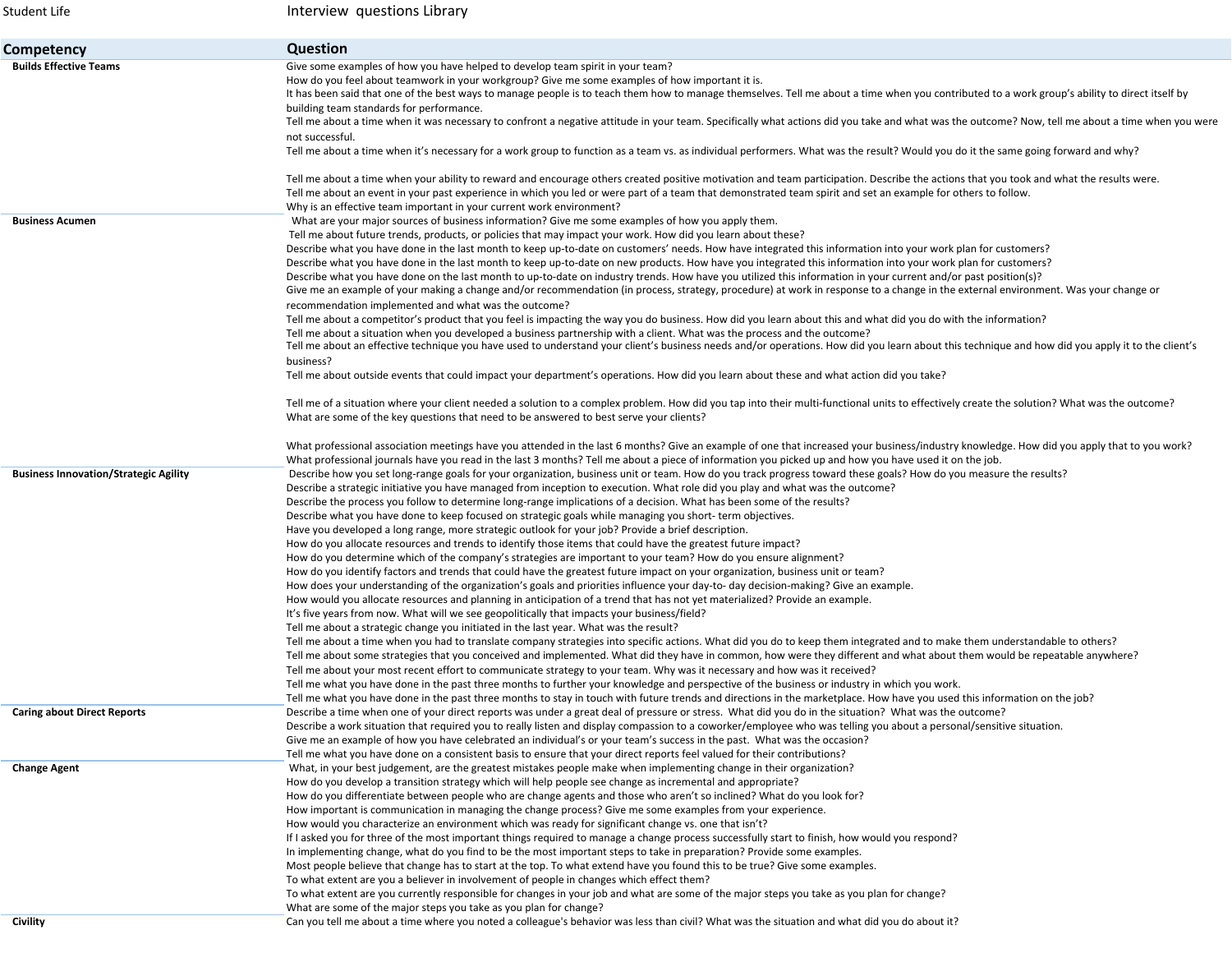| Student Life                           | Interview questions Library                                                                                                                                                                          |
|----------------------------------------|------------------------------------------------------------------------------------------------------------------------------------------------------------------------------------------------------|
| Competency                             | Question                                                                                                                                                                                             |
|                                        | Tell me about one of the most frustrating encounters you had with a less experienced nurse or other staff member (like a nursing aid), where you felt that you needed to provide coaching or         |
| Civility                               | direction. What was the situation that you found frustrating? What did you say? How did you say it? What was the response?                                                                           |
| Civility                               | When was the last time at work where your ability to be kind and civil was challenged? What was the situation? What did you do? Do you have any regrets?                                             |
| Coaching                               | Describe the process you follow for team's performance planning sessions?                                                                                                                            |
|                                        | Describe a time when you did not provide the necessary coaching to achieve desired behaviors and results.                                                                                            |
|                                        | Describe for me what you typically do in coaching a peer or colleague.                                                                                                                               |
|                                        | Describe your performance and development plans. What role do you play in supporting your team's individual development plans in enhancing their performance?                                        |
|                                        | Give me an example of when your use of positive reinforcement changed someone's behavior and/or improved their performance.                                                                          |
|                                        | How do you balance between positive reinforcement and remedial constructive coaching within items?                                                                                                   |
|                                        | How would you describe an ideal coaching relationship with a peer or colleague?                                                                                                                      |
|                                        | Tell me about an employee that you coached yet could not raise their performance to the desired level. How did you coach the employee? What prevented the improvement?                               |
|                                        | Think about your team - what have you done to guide, encourage, support and develop them?                                                                                                            |
|                                        | What do you believe is the intent of coaching peers or colleagues?                                                                                                                                   |
|                                        | What have you done in the last three months to model continuous improvement? Give examples.                                                                                                          |
| Communication                          | Describe the most significant or complex written presentation or report you had to complete.                                                                                                         |
|                                        | Give me a specific example of a time when you had to interact with an angry co-worker. What was the problem and what was the outcome?                                                                |
|                                        | Give me a specific example of a time when you had to interact with an angry customer. What was the problem and what was the outcome?                                                                 |
|                                        | Give me an example of a time when you were able to successfully communicate with a person you personally did not like? OR who personally may not have liked you?                                     |
|                                        | Give me an example of a time when you were able to successfully communicate with another person even when that individual may not have agreed with your perspective.                                 |
|                                        | Tell me about a sensitive or volatile situation that required very careful communication.                                                                                                            |
|                                        | Tell me about a time in which you had to use your written communication skills in order to get an important point across.                                                                            |
|                                        | Tell me about a time when you and your current/previous supervisor disagreed, but you still found a way to get your point across.                                                                    |
|                                        | Tell me about a time you failed to communicate effectively with your direct reports/students/the public. How did you find out you had failed to communicate effectively? What was the implication of |
|                                        | this failure? What did you do about the situation? What did you learn from this?                                                                                                                     |
|                                        | Tell me about the most difficult or complex idea, situation, or process you have ever had to explain to someone. How did you explain it? Were you successful?                                        |
|                                        | Tell me about your efforts to "sell" a new idea to your supervisor.                                                                                                                                  |
|                                        | Tell me how you kept your supervisor advised of the status on projects.                                                                                                                              |
| Composure                              | Give me an example of when you were the only person on one side of an issue. How did you deal with it and what was the outcome?                                                                      |
|                                        | Describe a situation where you were asked to do something that you believed was not of value. How did you handle it and what was the outcome?                                                        |
|                                        | How do you mange your stress in your job? Give me an example of a difficult time when you used these techniques and were successful in reducing stress.                                              |
|                                        | It is not unusual to be in a setting at work that will be physically demanding or hazardous. Tell me about a time when you were able to do a job in spite of difficult conditions.                   |
|                                        | Tell me about a high stress situation when it was desirable for you to remain calm and even-tempered. What happened?                                                                                 |
|                                        | Tell me about a time when you became angry or upset at work. What did you learn and how has it changed or affected your ability to deal with different situations?                                   |
|                                        | Tell me about a time when you could not get the cooperation needed from another individual. How did you handle it and what was the outcome?                                                          |
|                                        | Tell me about a time when you had to cope with strict deadlines or time demands. Give me an example.                                                                                                 |
|                                        | Tell me about a time when you had to deal with someone who was not being reasonable. How did you handle it and what was the outcome?                                                                 |
|                                        | Tell me about a time when you were overwhelmed by your responsibilities. How did you deal with the pressure and what effect did it have on you?                                                      |
|                                        | Tell me about your biggest work related disappointment. How did it impact your behavior in your work environment?                                                                                    |
| <b>Composure and Stress Management</b> | Describe a situation or time when someone or something really got under your skin.                                                                                                                   |
|                                        | Describe for me a time when your team was under a fair amount of stress. What did you do to help them through this? Were you successful?                                                             |
|                                        | Describe the worst on-the-job crisis you had to solve. How did you manage to maintain your composure?                                                                                                |
|                                        | Give me a recent example of a situation you have faced when the "pressure was on." What happened? How did you handle it?                                                                             |
|                                        | Give me an example of a time you had to think quickly on your feet to extricate yourself from a difficult situation.                                                                                 |
|                                        | Tell me about a project that required you to work well under pressure.                                                                                                                               |
|                                        | There are times we each feel overwhelmed with a task or project. Tell me about a time this happened to you.                                                                                          |
| Confidence                             | Give me an example of when you had an idea or solution to a problem that you thought would "fix" the problem in one fell swoop. Who did you take it to and what was the result?                      |
|                                        | Do you believe you have a deep feeling of responsibility and accountability for accomplishing tasks or solving problems or issues? Provide some examples and their outcome.                          |
|                                        | Give me a specific example of something you did which helped build confidence in others. What were some of the outcomes?                                                                             |
|                                        | Give me an example of when someone came to you with an idea or solution to a problem that would "fix" the problem in one fell swoop. How did you express confidence in this employee's idea or       |
|                                        | solution? What was the result?                                                                                                                                                                       |
|                                        | How do you gain or maintain confidence in your daily routine? Give some examples.                                                                                                                    |
|                                        |                                                                                                                                                                                                      |
|                                        | Provide an example of when you were able to maintain your confidence in the face of diversity or continuous change.                                                                                  |
|                                        | Tell me about a time when you lost your self-confidence or confidence in a project or task. What steps did you take to regain your confidence and what were the results?                             |
|                                        | Tell me about a time when you really believed in a project or task. Did you express that enthusiasm and to what extent? What was the outcome?                                                        |
|                                        | Tell me about a time when you showed self-confidence in order to create positive motivation in others. Give me a specific example and the results.                                                   |
|                                        | Tell me about a time when you were successful in creating confidence regarding a new change or program. What did you do?                                                                             |
| <b>Conflict Management</b>             | Describe a time when you took personal accountability for a conflict and initiated contact with the individual(s) involved to explain your actions.                                                  |
|                                        | Give me an example of a time on the job when you disagreed with your boss or a higher level manager. What were your options for settling the conflict? Why did you choose the option you did?        |
|                                        | Were you able to get your point across? How successful were you in settling the conflict?                                                                                                            |
|                                        | Others' work ethics are sometimes in conflict with your own. Describe a time this happened to you. Were you able to work it out? How (or why not)? What did you learn from this experience? How      |
|                                        | have you applied that learning?                                                                                                                                                                      |
|                                        | Tell me about a time you did not properly handle a disagreement with a coworker.                                                                                                                     |
| <b>Conflict Resolution</b>             | Describe a time when someone shared their frustrations about another person with you. What advice did you give? What was the result?                                                                 |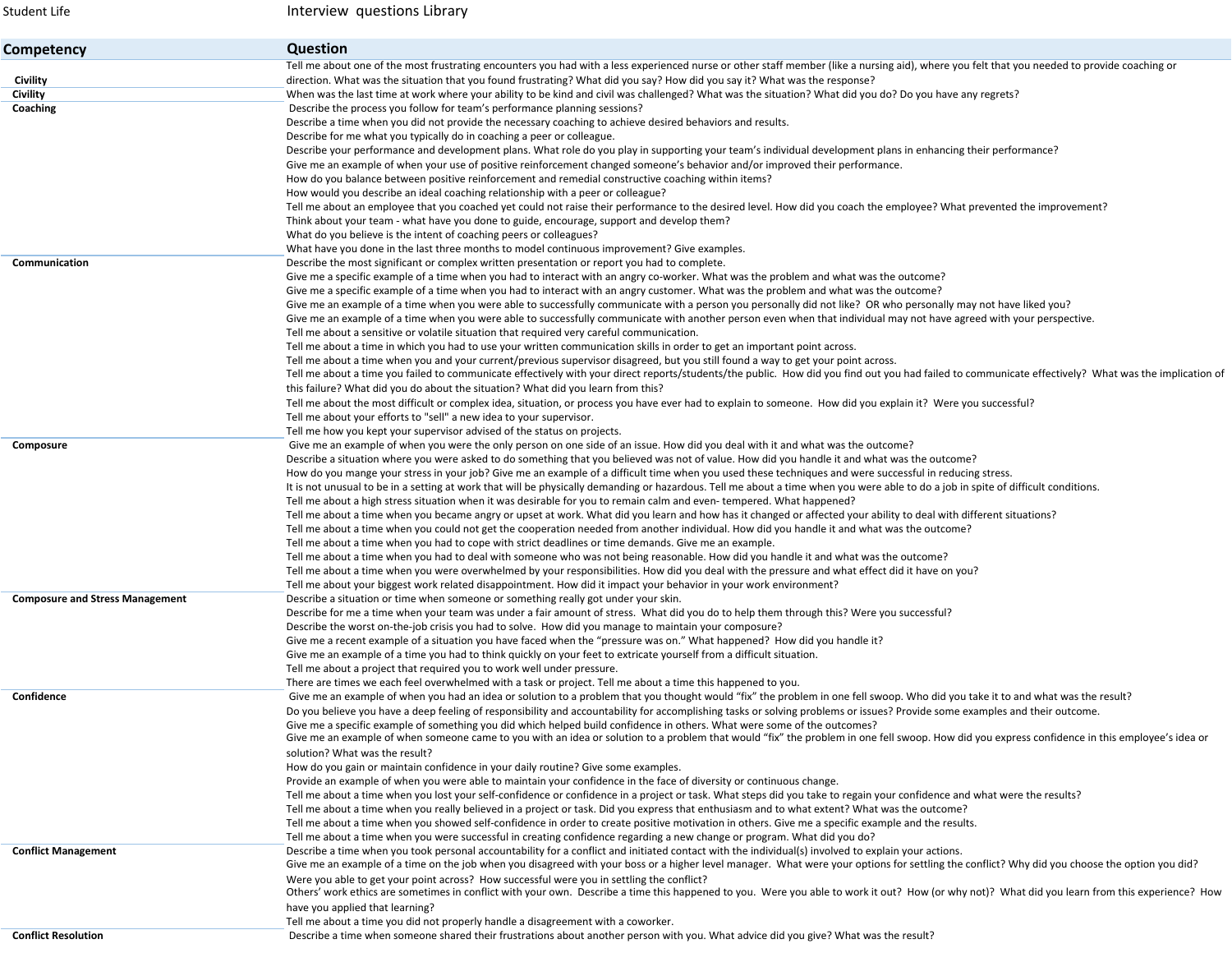| Student Life                                              | Interview questions Library                                                                                                                                                                                                                                                                                                                                                                                                                                                                                                                                                                                                                                                                                                                                                                                                                                                                                                                                                                                                                                                                                                                                                                                                                                                                                                                                                                                                                                                                                                                                                                                                                                                                                                                                                                                                                           |
|-----------------------------------------------------------|-------------------------------------------------------------------------------------------------------------------------------------------------------------------------------------------------------------------------------------------------------------------------------------------------------------------------------------------------------------------------------------------------------------------------------------------------------------------------------------------------------------------------------------------------------------------------------------------------------------------------------------------------------------------------------------------------------------------------------------------------------------------------------------------------------------------------------------------------------------------------------------------------------------------------------------------------------------------------------------------------------------------------------------------------------------------------------------------------------------------------------------------------------------------------------------------------------------------------------------------------------------------------------------------------------------------------------------------------------------------------------------------------------------------------------------------------------------------------------------------------------------------------------------------------------------------------------------------------------------------------------------------------------------------------------------------------------------------------------------------------------------------------------------------------------------------------------------------------------|
| Competency                                                | <b>Question</b>                                                                                                                                                                                                                                                                                                                                                                                                                                                                                                                                                                                                                                                                                                                                                                                                                                                                                                                                                                                                                                                                                                                                                                                                                                                                                                                                                                                                                                                                                                                                                                                                                                                                                                                                                                                                                                       |
| <b>Conflict Resolution</b>                                | Describe a situation where conflicting priorities in your processes and/or objectives prevented you from working effectively. How did you resolve the conflict and what was the outcome?<br>Describe the most recent work related conflict you have encountered. What caused it, how did you handle it, and what was the outcome?<br>Give some examples on how you maintain your objectivity and emotional control in tense conflict situations.<br>Tell me about a relationship with a co-worker where there was underlying tension. What caused it and what did you do about it?<br>Tell me about a time when you were instrumental in helping others resolve an issue or disagreement. How did you get involved? What did you do and what were the results?<br>Tell me about a time when your position on an issue was opposed by others whose cooperation you needed. How did you handle it and what was the outcome?<br>Tell me about someone with whom you have had conflict with in the past and now have a good working relationship. What caused the conflict and how did you improve the relationship?                                                                                                                                                                                                                                                                                                                                                                                                                                                                                                                                                                                                                                                                                                                                      |
| <b>Confronting Direct Report Problems/Issues/Concerns</b> | What are some of your best overall techniques for helping to resolve conflicts and disagreements and how have you used them to influence your peers and/or team members?<br>Describe for me a time you let a problem with an employee get out of hand.<br>Give me an example of a time when you had to talk to a direct report about his/her performance and were able to turn that employee around.<br>Some people are more difficult to work with than others. Give me an example of how you have worked with the most difficult direct report and how that differed from how you worked with the most<br>accommodating direct report.                                                                                                                                                                                                                                                                                                                                                                                                                                                                                                                                                                                                                                                                                                                                                                                                                                                                                                                                                                                                                                                                                                                                                                                                              |
| Continuous Improvement                                    | Tell me about a confrontation you've had with a direct report.<br>When have you collected information about your customers, their needs and expectations? How did you go about collecting it and how did you use the information?<br>Describe a time when you have gotten ideas from your team members about how to improve a process. How did you go about getting these ideas? What did you do with these ideas?<br>Describe a work process that you have improved. How did you know improvement was needed and how did you go about making the improvement? What were the results?<br>How have you encouraged coworkers or team members to pursue continuous improvement?<br>What tools have you used to help you analyze the results of your work processes (e.g., pie charts, bar charts, graphs, control charts)? What did you learn about your process and what course of action<br>did you take?<br>When have you had to balance the need for continuous improvement with the need to get things done?<br>Why is continuous improvement becoming a major emphasis for your company?                                                                                                                                                                                                                                                                                                                                                                                                                                                                                                                                                                                                                                                                                                                                                           |
| Cooperation                                               | Why is continuous improvement necessary in you current position?<br>At times, we must all deal with difficult people. This can be a challenge when it is someone with whom we need to develop a cooperative relationship. Tell me about a time you were successful in<br>developing a cooperative relationship with a difficult person at work.<br>Tell me about a time that you cooperated with someone when you really would rather have not cooperated.                                                                                                                                                                                                                                                                                                                                                                                                                                                                                                                                                                                                                                                                                                                                                                                                                                                                                                                                                                                                                                                                                                                                                                                                                                                                                                                                                                                            |
| Creativity/Innovation                                     | What is the toughest group/team/department from which you have had to get cooperation? What were the obstacles? Why was it a tough group? What were the reactions of the group members?<br>Describe an example of a creative contribution you have made. How did the idea come to you? How was it received/used?<br>Creativity often means stepping back from regimented ways of thinking. When have you been able to break out of a structured mindset and intuitively play with concepts and ideas?<br>Describe a process or procedure that's in place in you area that works well and that you consider innovative or creative.<br>Describe a time when you had to come up with a creative solution because there was no policy that fit the particular situation. What did you do? What was the outcome?<br>Describe your style of contributing to any team in which you work. What does the team look to you for? How creative or innovative are you compared to other members?<br>Give an example of a time when you think you were particularly creative in presenting information by use of graphics, models, or displays. In giving your example, focus on how your methods<br>produced results.<br>Just about anybody can give a routine, standard answer to common problems; however, the payoff is often in the development of unique solutions to common problems. Give me an example of one<br>of your unique and novel problem solutions.<br>Tell me about the best practice you have shared or learned from others. What were the benefits?<br>Tell me about the most creative or unique idea you shared. Was it employed? Why or why not?                                                                                                                                                                                            |
| <b>Customer Commitment</b>                                | Give me an example of when you had to form a relationship with a customer you really disliked in order to get your job done. What steps did you take to form the relationship and what was the<br>outcome?<br>Describe a time when a customer was asking for a product or service that you did not believe was the best match for their needs. How did you handle it and what was the outcome?<br>Describe the most important interaction or situation you have ever had with a customer. What did you do and what was the outcome?<br>Describe you customers for me (both internal and external) and your level of interaction.<br>Give an example of when you were extremely successful in pleasing the customer. What made it successful?<br>Give me some example of what your company does that results in acquiring new or retaining existing customers?<br>How do you obtain and keep up to date information about customers? How do you utilize this information to meet your customers' needs?<br>Tell me about a customer who was very displeased with you service. What caused this and what did you do about it? What was the result?<br>Tell me about a situation when you had to deal with a difficult customer/client. What did you do? How effective was it?<br>Tell me about a time when what was best for the customer was not best for the organization. How did you handle the situation and what was the result?<br>Tell me about a time when you were not effective in meeting the customers needs. Why and what steps did you take to correct the situation?<br>Tell me how you improve customer service (for yourself, your team). How do you recognize what improvements are needed? Give some examples.<br>What have you done to encourage others to maintain a significant focus on their customers? Give me some examples. |
| <b>Customer Service</b>                                   | Describe a time when you asked for performance feedback and used it to improve service?<br>Describe a time you were unable to deliver a product or service to your customer on time.<br>Describe for me something you did to establish a "customer first" mentality in your department or team.<br>Describe the process or method you used in a particular situation to develop an understanding of your internal/external customer's viewpoints and needs.<br>Everyone has said something to a customer that they wished they hadn't. Tell me about a time you did this. What did you do to correct the situation?<br>Give me a specific example of a time when you had to address an angry customer. What was the problem and what was the outcome? How would you assess your role in defusing the situation?<br>Looking back, would you do anything differently?<br>Give me an example of something you have done to either develop or strengthen customer relationships.<br>Give me an example of when you initiated a change in process or operations in response to customer feedback.                                                                                                                                                                                                                                                                                                                                                                                                                                                                                                                                                                                                                                                                                                                                                          |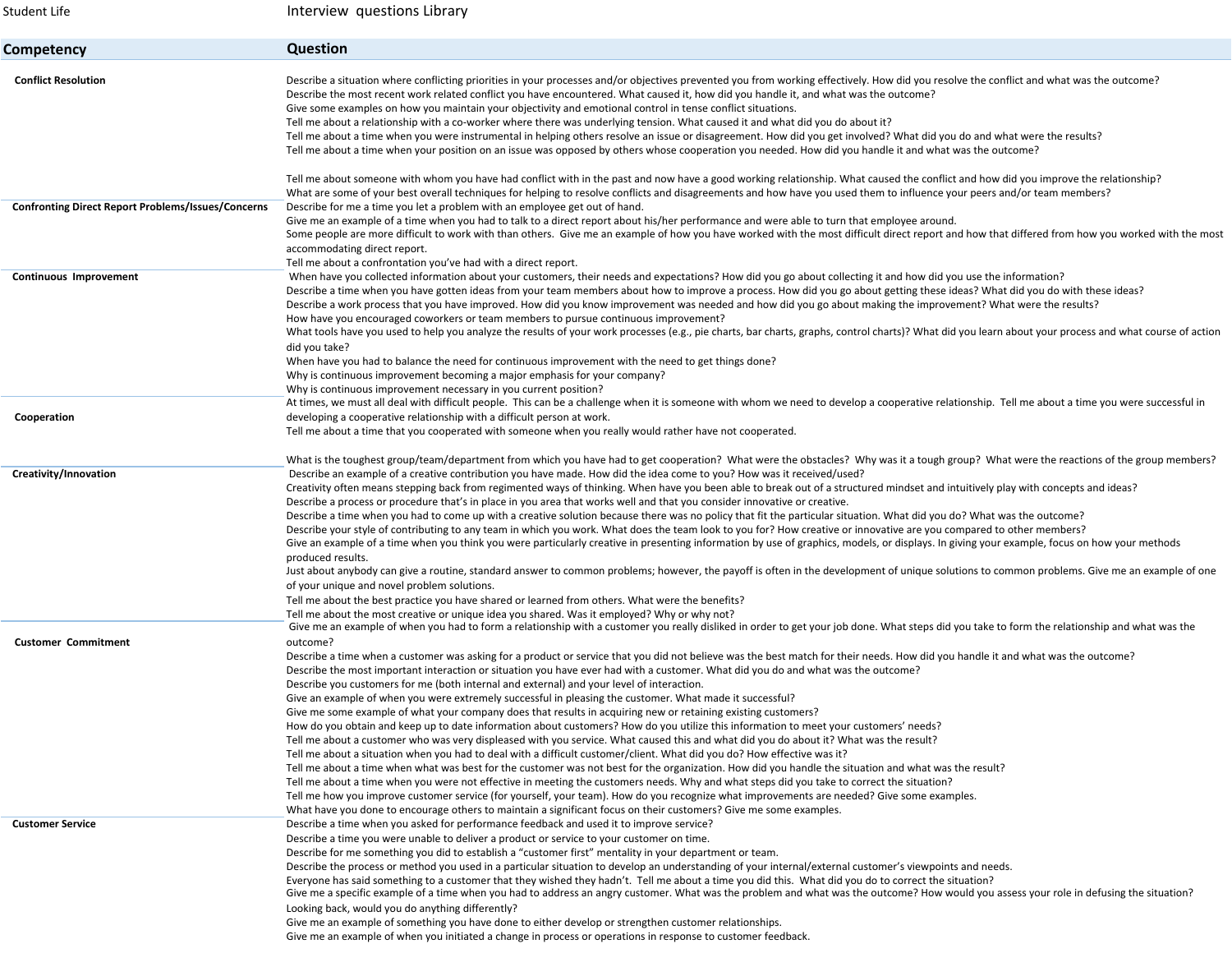| Student Life                                  | Interview questions Library                                                                                                                                                                                                                                                                                                                                         |
|-----------------------------------------------|---------------------------------------------------------------------------------------------------------------------------------------------------------------------------------------------------------------------------------------------------------------------------------------------------------------------------------------------------------------------|
| Competency                                    | <b>Question</b>                                                                                                                                                                                                                                                                                                                                                     |
| <b>Customer Service</b>                       | Provide an example of a time when you were unable to meet a (internal/external) customer commitment. What did you do?<br>Tell me about a marketing promotion/initiative or information dissemination you developed. How did it meet the customer's need?                                                                                                            |
| <b>Decision Making</b>                        | Describe a time when you had to make a decision that you knew would be unpopular.                                                                                                                                                                                                                                                                                   |
|                                               | Describe a time you had to make a quick decision with incomplete information.                                                                                                                                                                                                                                                                                       |
|                                               | Give me an example of a time you had to make a decision where you needed to carefully consider a great deal of conflicting, as well as supporting, information, opinions, and data.<br>Tell me about one of the most difficult (or one of the best) decisions you made in the last year/six months. What made it so difficult? What process did you use to make it? |
| Delegation                                    | We all make decisions that turn out to be mistakes. Describe a decision you made at work that you wish you could do over. What would you do differently if you could do it over again?<br>Tell me about an important job responsibility that you assigned to one of your direct reports. What role did you play in this assignment?                                 |
|                                               | Describe a time when you delegated an important task or project. How did you decide whom to delegate it to? What support did you provide? What was the result?                                                                                                                                                                                                      |
|                                               | Describe a time you had to delegate parts of a large project or assignment to some of your direct reports. How did you decide what tasks to delegate to which people? What problems occurred, if                                                                                                                                                                    |
|                                               | any?                                                                                                                                                                                                                                                                                                                                                                |
|                                               | Give me an example of a task/project you managed on your own because it was easier or less time-consuming than explaining what needed to be done. Why did you take this approach?                                                                                                                                                                                   |
|                                               | Give me an example of a time you did a poor job of delegating a task or project.                                                                                                                                                                                                                                                                                    |
|                                               | Give me an example of when you were not able to provide the necessary resources a team member needed to accomplish a task. What were the circumstances? What was the result?                                                                                                                                                                                        |
|                                               | How do you determine what you can reasonably delegate and what you need to do yourself? Give some examples.<br>How has the performance management tool assisted in delegating job responsibilities?                                                                                                                                                                 |
|                                               | Provide an example of when you developed someone to take over some job related responsibilities. What specific things did you do and what was the result?                                                                                                                                                                                                           |
|                                               | Tell me about a task or project that you unsuccessfully delegated. What happened? What did you learn? How did you apply what you learned to other situations?                                                                                                                                                                                                       |
|                                               | Tell me about a time when you delegated responsibilities to an individual or team and they were not carried out. What did you do about it and what was the outcome?                                                                                                                                                                                                 |
|                                               | Tell me about a time when you provided too little and/or too much direction when delegating to an individual or team. How did you know? What was the impact?                                                                                                                                                                                                        |
|                                               | Tell me about the kinds of work assignments you give to your direct reports. What assignment do you not give to your direct reports?                                                                                                                                                                                                                                |
|                                               | What does long-term delegation mean to you?                                                                                                                                                                                                                                                                                                                         |
|                                               | When you've delegated a project, and it isn't going well, how do you decide when to step in and move things along?                                                                                                                                                                                                                                                  |
| <b>Detail Orientation/Attention to Detail</b> | Describe a situation where you didn't pay as close attention to the details as you should have.                                                                                                                                                                                                                                                                     |
|                                               | Give me an example of a time where your attention to detail helped you avoid making a mistake.                                                                                                                                                                                                                                                                      |
|                                               | Tell me about a time when you caught an error that others had missed.                                                                                                                                                                                                                                                                                               |
|                                               | Tell me about a time when you paid too much attention to details and not enough to the big picture.                                                                                                                                                                                                                                                                 |
| <b>Developing Others</b>                      | Tell me what training or development opportunities you have provided for your direct reports in the last three months.<br>Describe the number one development needs of one of your direct reports. What was the development? What did you do to coach him/her to develop in this area? What improvements have taken                                                 |
|                                               | place?                                                                                                                                                                                                                                                                                                                                                              |
|                                               | How do you identify the career goals of your employees?                                                                                                                                                                                                                                                                                                             |
|                                               | How do you manage an employee leaving your department to pursue their career goals when you still have a department to run?                                                                                                                                                                                                                                         |
|                                               | How have you handled a situation with an associate who wished to pursue a career goal that you don't believe they can succeed in pursuing? What did you learn from this experience? What was the                                                                                                                                                                    |
|                                               | outcome?                                                                                                                                                                                                                                                                                                                                                            |
|                                               | How often do you have development discussions with your employees? Describe the last development discussion you had with an employee. How did you prepare? What could you have done                                                                                                                                                                                 |
|                                               | differently and why?                                                                                                                                                                                                                                                                                                                                                |
|                                               | Tell me about an employee who has developed and moved out of your organization. How did you contribute to this employee's development?                                                                                                                                                                                                                              |
|                                               | What do you do to provide a stimulating and challenging environment which encourages your employees to grow and develop? Provide some examples.<br>What written development plans are in place for your employees? What do they look like?                                                                                                                          |
| <b>Diversity</b>                              | Describe a situation when you had to treat others in your work group differently. How did you handle it? What were the outcomes?                                                                                                                                                                                                                                    |
|                                               | Can you recall a time when a person's cultural background affected your approach to a work situation?                                                                                                                                                                                                                                                               |
|                                               | Can you recall a time when you gave feedback to a co-worker who was unaccepting of others?                                                                                                                                                                                                                                                                          |
|                                               | Describe a discussion you initiated with an individual to learn about any diversity barriers they perceived in the organization. What was the result/                                                                                                                                                                                                               |
|                                               | Describe your experience establishing and maintaining cooperative and effective working relationships with individuals from diverse academic, socioeconomic, cultural, ethnic, and disability                                                                                                                                                                       |
|                                               | backgrounds.                                                                                                                                                                                                                                                                                                                                                        |
|                                               | Give some examples of what you have done to increase diversity awareness in your group?                                                                                                                                                                                                                                                                             |
|                                               | How has your company handled the issue of diversity within the workplace? How do you support this effort?                                                                                                                                                                                                                                                           |
|                                               | Tell me about a time that you adapted your style in order to work effectively with those who were different from you.                                                                                                                                                                                                                                               |
|                                               | Tell me about a time that you successfully adapted to a culturally different environment.                                                                                                                                                                                                                                                                           |
|                                               | Tell me about a time when you had to adapt to a wide variety of people by accepting/understanding their perspectives.                                                                                                                                                                                                                                               |
|                                               | Tell me about a time when you had to handle cultural differences. What did you do? Would you have done something differently and why?                                                                                                                                                                                                                               |
|                                               | Tell me about what you have done to foster an inclusionary work environment. How has this benefited your work environment?                                                                                                                                                                                                                                          |
|                                               | Tell me the steps you have taken to create a work environment where differences are valued, encouraged, and supported.                                                                                                                                                                                                                                              |
|                                               | What are some of your best practices for creating and managing a diverse work group?                                                                                                                                                                                                                                                                                |
|                                               | What do you do, or have you done, to make diversity a working concept in your workplace? Give some examples.                                                                                                                                                                                                                                                        |
|                                               | What does the term diversity mean to you as it applies to practice in the workplace?                                                                                                                                                                                                                                                                                |
|                                               | What have you done to further your knowledge/understanding about diversity? How have you demonstrated your learning?                                                                                                                                                                                                                                                |
| <b>Effective Communicator</b>                 | Give an example of when you picked up on non-verbal cues from your listener(s) that told you to change your communication approach.                                                                                                                                                                                                                                 |
|                                               | Describe a time when you had to adjust your communication style to your audience. What specifically did you do and how did you determine it helped?                                                                                                                                                                                                                 |
|                                               | Describe a time when you were not effective in getting your point across. What contributed to this?                                                                                                                                                                                                                                                                 |
|                                               | Describe a time when you were very effective in getting you point across and convinced others to change their positions.                                                                                                                                                                                                                                            |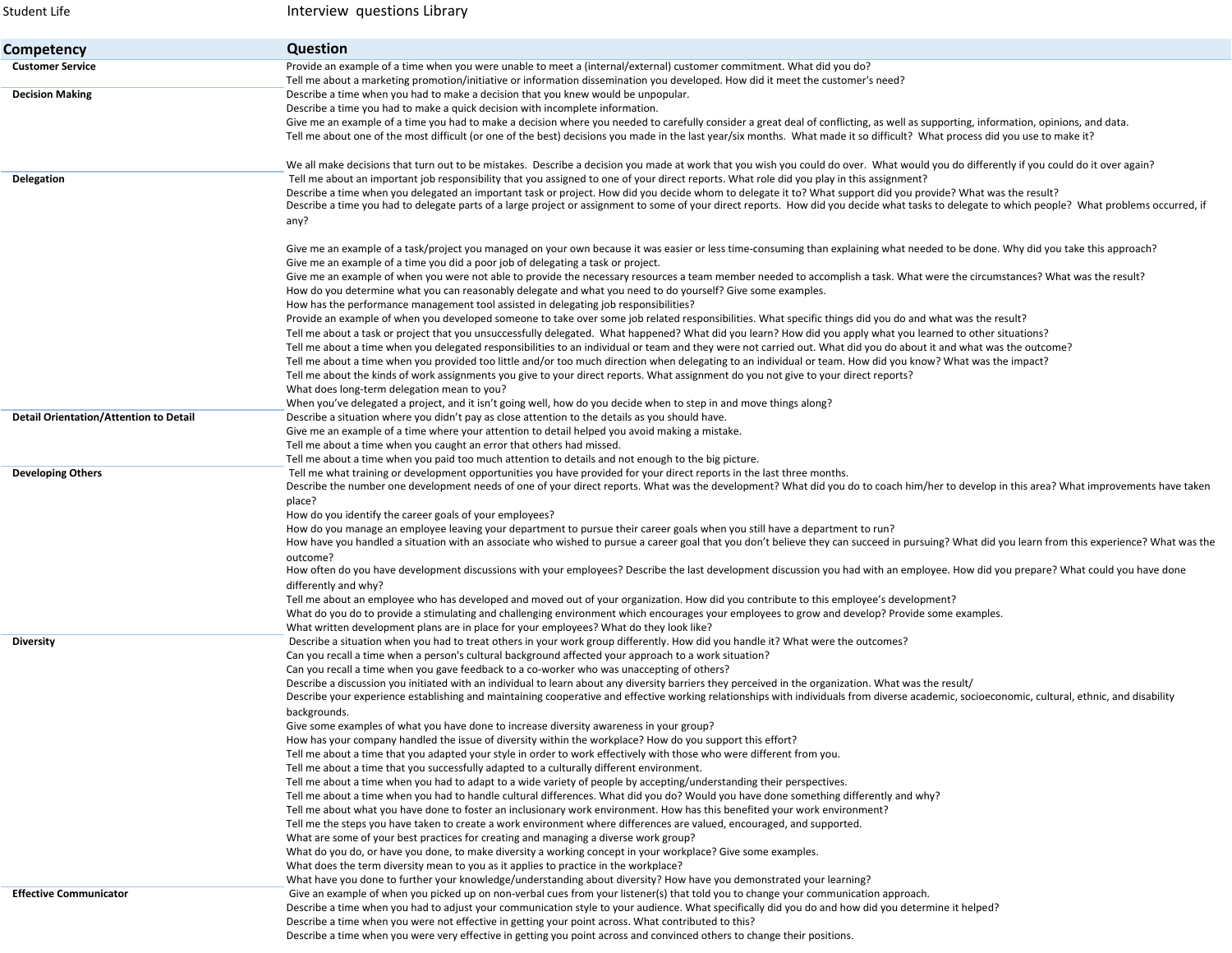| Student Life                        | Interview questions Library                                                                                                                                                                                                                                                                                                                                                                                                                                                                                                                                                                                                                                                                                                                                                                                                                                                                                                                                                                                                                                                                                                                                                                                                                                                                                                                                                                                                                                                                                                                                                                                                                                                                                                                                                                                                                                                                                                                                                                        |
|-------------------------------------|----------------------------------------------------------------------------------------------------------------------------------------------------------------------------------------------------------------------------------------------------------------------------------------------------------------------------------------------------------------------------------------------------------------------------------------------------------------------------------------------------------------------------------------------------------------------------------------------------------------------------------------------------------------------------------------------------------------------------------------------------------------------------------------------------------------------------------------------------------------------------------------------------------------------------------------------------------------------------------------------------------------------------------------------------------------------------------------------------------------------------------------------------------------------------------------------------------------------------------------------------------------------------------------------------------------------------------------------------------------------------------------------------------------------------------------------------------------------------------------------------------------------------------------------------------------------------------------------------------------------------------------------------------------------------------------------------------------------------------------------------------------------------------------------------------------------------------------------------------------------------------------------------------------------------------------------------------------------------------------------------|
| Competency                          | <b>Question</b>                                                                                                                                                                                                                                                                                                                                                                                                                                                                                                                                                                                                                                                                                                                                                                                                                                                                                                                                                                                                                                                                                                                                                                                                                                                                                                                                                                                                                                                                                                                                                                                                                                                                                                                                                                                                                                                                                                                                                                                    |
| <b>Effective Communicator</b>       | How do you avoid "verbal overkill"? How do you reduce messages to their essence without losing the main intent and content?<br>How do you go about assuring that your verbal messages to others are clearly understood?<br>Tell me about a specific experience of yours that illustrates your ability to influence another person verbally. Feel free to use an example that involves changing an attitude, selling a product/idea, or<br>being persuasive.<br>Tell me about a time when you had to explain something you knew well to someone who had difficulty understanding the subject. What did you do?<br>Tell me about a time when your language and speaking skills really worked for you on the job.                                                                                                                                                                                                                                                                                                                                                                                                                                                                                                                                                                                                                                                                                                                                                                                                                                                                                                                                                                                                                                                                                                                                                                                                                                                                                     |
| <b>Emotional Intelligence</b>       | What types of experiences have you had in talking with customers or clients? Specifically, tell me about a time when you had to communicate under difficult circumstances.<br>Give some examples of how you build a team member's self esteem.<br>Before undertaking a change, what do you do to predict how various people in the department might react and make plans to anticipate their reactions? Give an example.<br>Describe a time when you disagreed strongly with another's' point of view. What was the situation and how did you handle it?<br>Describe a time when you had to react to an emotional employee. How did you handle it and what was the outcome?<br>Describe for me a time you were able to transform your anxiety or negative emotions into positive emotions and actions.<br>Describe the kind of impact you and your style have on others around you. How do you adjust your style to getting your work done?<br>Give an example of hen you had to give some difficult feedback to another person. How did you handle it and what was the result?<br>Give an example of when you feel you need to be sensitive to a situation or issue and why.<br>Give me an example of a time that your ability to notice another person's feeling or concerns enabled you to proactively address an issue.<br>Give me an example of a time when, because you failed to detect a person's feeling or concerns, you - at least initially - mishandled the situation.<br>Give me an example of a time where-even though it was difficult-you were able to control and filter your emotions in a constructive way.                                                                                                                                                                                                                                                                                                                                                                    |
|                                     | Tell me about a time that your ability to appropriately use empathy turned a situation around.<br>Tell me about a time when you became aware that you were having a negative impact on another person or group. What were the signs? What did you do about it and what was the outcome?<br>Tell me about a time when you gave a direct report something that they found difficult or were not interested in doing. How did you handle their concerns?<br>Tell me about a time when you pushed another person too far. What was the situation and outcome?                                                                                                                                                                                                                                                                                                                                                                                                                                                                                                                                                                                                                                                                                                                                                                                                                                                                                                                                                                                                                                                                                                                                                                                                                                                                                                                                                                                                                                          |
| <b>Flexibility and Adaptability</b> | Describe a time when you were instructed to modify or change your actions to respond to the needs of another person. Do you feel that the demand was fair? Why or why not?<br>Most organizations today make ongoing changes in policies and procedures. Tell me about a time you had difficulty in dealing with one of these changes. What about the change made it difficult?<br>How did you deal with the situation?<br>Tell me about a time when you changed or modified your priorities to meet another person's or group's expectations.<br>Tell me about a time when you had to adjust to another person's working style in order to complete a project/task/goal.<br>Tell me about a time when you had to change your point of view or your plans to take in account new information or a change in priorities.<br>Tell me about a time you uncovered new information that affected a decision that you had already made.                                                                                                                                                                                                                                                                                                                                                                                                                                                                                                                                                                                                                                                                                                                                                                                                                                                                                                                                                                                                                                                                   |
| Follow-up                           | How do you ensure customer satisfaction through evaluation and follow-up? Give some examples.<br>Describe a time when you should have followed up more closely on a project or assignment. How did you determine this and what action did you take?<br>Describe your "best practice" when you have follow-up actions to take. Provide an example.<br>Does your business treat deadlines as guidelines, or "hard and fast" dates which must be met? How do you follow-up accordingly?<br>Give an example of when you "dropped the ball". How did you recover?<br>Give me an example of when you delegated a critical project to a direct report. Describe the frequency and type of progress updates you asked for and the results.<br>How do you determine when a key deadline or commitment cannot be met? What action do you take?<br>How do you ensure that appropriate follow-up is takes to keep management informed of progress and what needs to be done?<br>Tell me about a time when a problem arose that caught you by surprise because you had not stayed on top of it. What did you learn from this?<br>Tell me about a time when you had to manage many projects at once. How did you keep track of all of them? Describe your follow-up procedures.<br>Tell me about a time when you though you had taken care of customers' needs and later learned that someone else had not carried out their responsibilities. How did you find out that the customer's<br>needs had not been met? What did you do about it?                                                                                                                                                                                                                                                                                                                                                                                                                                                                     |
| <b>Group Facilitation</b>           | Describe a technique you have used in the past with team members to foster a supportive rather than confrontational environment.<br>As a Group Facilitator, give an example of when you had to put together a new project team. Describe the process, techniques, objectives and/or strategies you used to get the team off to a good<br>start. What worked and what didn't?<br>Describe a time when a group you were facilitating was experiencing conflict. How did you handle it and what was the outcome?<br>Describe a time when as a facilitator, your group was having difficulty reaching consensus. What role did you play? What steps did you take to ensure the group stayed on the task? How did the group<br>reach consensus?<br>Give an example of your facilitating a meeting and the group was getting off track. What actions or steps did you take? Will you do things differently going forward?<br>In facilitating diverse groups, provide an example of the efforts you put into the "vision, mission, charter" statements, sharing them with the group, and how handled the dynamics.<br>Provide some examples of the type of follow-ups you do to determine if the meetings you facilitated are making a difference.<br>Tell me about a meeting that was not successful as a Group Facilitator. What actions did you take and what was the outcome?<br>Tell me about a project team meeting that you have facilitated. Describe the techniques/tools you used during the meeting to track the discussion and action items. Were you successful and why or<br>why not?<br>Tell me about a time when you had to provide guidance to someone who had to facilitate a large structured session or meeting for the first time. Provide specific steps or actions and the results.<br>Tell me about some roadblocks you have encountered as a Group Facilitator and why. What actions did you take and what was the outcome of those actions? What did you learn and how have you |
|                                     | applied them?<br>Tell me about the major purposes of various meetings you conduct. Specifically, what is your role and what do you do to plan and encourage participation from the group (discussion/activities)? What<br>have you done if it was not successful?<br>What are the major skills involved in facilitating groups requiring involvement of the participants? Tell me about a time when these skills were not enough to gain sufficient participation. What did you<br>learn from this experience?                                                                                                                                                                                                                                                                                                                                                                                                                                                                                                                                                                                                                                                                                                                                                                                                                                                                                                                                                                                                                                                                                                                                                                                                                                                                                                                                                                                                                                                                                     |
| Hiring Talented Staff               | Describe the process or steps you went through to bire your last new person. Have you identified what process improvements you peed to take?                                                                                                                                                                                                                                                                                                                                                                                                                                                                                                                                                                                                                                                                                                                                                                                                                                                                                                                                                                                                                                                                                                                                                                                                                                                                                                                                                                                                                                                                                                                                                                                                                                                                                                                                                                                                                                                       |

**Hiring Talented Staff Describe the process or steps you went through to hire your last new person. Have you identified what process improvements you need to take?**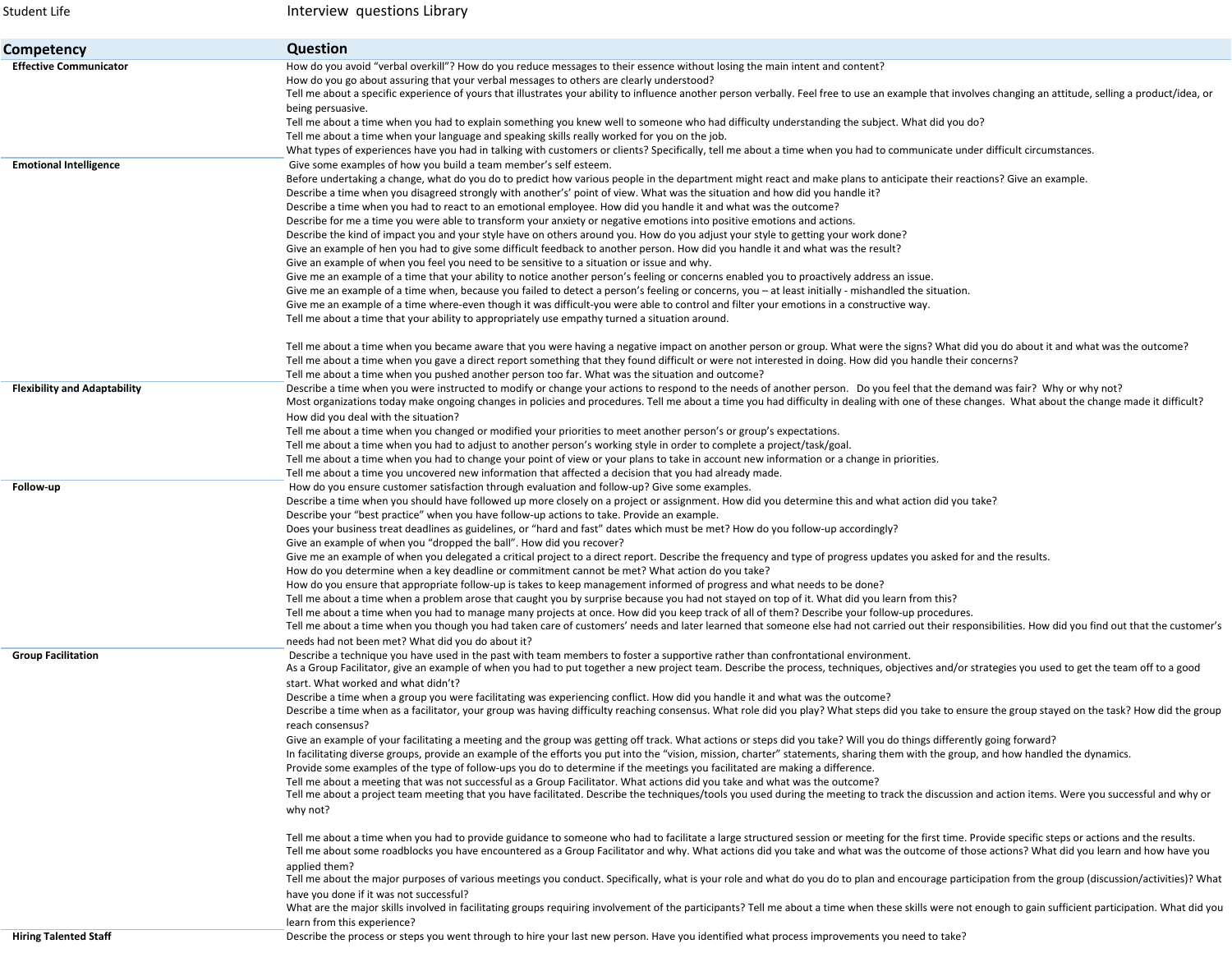| Student Life                           | Interview questions Library                                                                                                                                                                                                                                                                                                                                                                                                                                                                                                                                      |
|----------------------------------------|------------------------------------------------------------------------------------------------------------------------------------------------------------------------------------------------------------------------------------------------------------------------------------------------------------------------------------------------------------------------------------------------------------------------------------------------------------------------------------------------------------------------------------------------------------------|
| Competency                             | <b>Question</b>                                                                                                                                                                                                                                                                                                                                                                                                                                                                                                                                                  |
| <b>Hiring Talented Staff</b>           | Describe the steps you took to prepare for the last person you interviewed. Give an example.<br>Give an example of when an employee left your department in the last year. How did you decide what skill sets were needed in a replacement? What other things did you consider? Who did you<br>involve?                                                                                                                                                                                                                                                          |
|                                        | How do you handle any difference between interviews regarding a candidate? Provide an example.<br>How is identifying an application pool outside the organization different from identifying an application pool inside the organization? Share some barriers or issues and how you have resolved their                                                                                                                                                                                                                                                          |
|                                        | barriers.<br>Tell me about someone you hired who didn't work out as well as you had hoped. What were some of the reasons and how did you utilize the information for future hires?<br>Tell me about someone you hired who worked out even better than you hoped. What did you attribute this success to and what have you done differently for future hires.                                                                                                                                                                                                     |
|                                        | What are your criteria for hiring a person who is a good fit for the position and the organization?<br>What process do you follow to ensure you are hiring the right person for the job? Give an example of when you used this process with successful results.                                                                                                                                                                                                                                                                                                  |
|                                        | What tools are available for your use when you need to hire a new employee? Give an example of a successful hire that shows how the tool(s) worked. Which tools were most effective and why?<br>When you are selecting individuals to work in your group or team, what are the major skills or attributes you look for?                                                                                                                                                                                                                                          |
| Humor                                  | Tell me why you think humor plays an important role in a work environment. Give some examples.<br>Describe a situation you have been in where humor eased tensions.                                                                                                                                                                                                                                                                                                                                                                                              |
|                                        | Describe a time when you felt that the humor that was used to ease tensions actually increased tensions. What caused the tension and why did the use of humor not effect the outcome?<br>Give an example of when you were in a situation you considered to be serious that was being disrupted by someone using inappropriate humor. What was the outcome?<br>Tell me about a time when something really funny happened at work. What benefit did it serve?<br>Tell me about a time when you felt inappropriate humor was used and why and what was the outcome. |
|                                        | Tell me about a time when you personally used humor to diffuse an unpleasant situation. What caused the situation and what was the outcome?                                                                                                                                                                                                                                                                                                                                                                                                                      |
| Influence                              | Tell me about time when you needed someone else's support but weren't able to get it. What were the factors that contributed to this and how did you handle it?                                                                                                                                                                                                                                                                                                                                                                                                  |
|                                        | Describe a negotiation you recently took part in. What was your contribution? How effective was it? How would you describe your style of negotiation?                                                                                                                                                                                                                                                                                                                                                                                                            |
|                                        | Describe a situation in which you were able to influence the actions of others in a positive direction.                                                                                                                                                                                                                                                                                                                                                                                                                                                          |
|                                        | Describe a situation in which you were not able to influence the actions of others in a positive direction. Why and what did you do about it?<br>Describe a time when you needed someone else's support and were able to get it. How did you go about it?                                                                                                                                                                                                                                                                                                        |
|                                        | Give an example of when you had to understand another employee and/or a team's position in order to deal most effectively with them. How did you go about it and what was the outcome?<br>In your present department, describe a time when you need to achieve consensus. Were you able to achieve that consensus and why or why not?                                                                                                                                                                                                                            |
|                                        | Most organizations have structures in place within which decisions are made and actions taken. How do you obtain these alliances to get what you need to get done? Provide a specific example.                                                                                                                                                                                                                                                                                                                                                                   |
|                                        | Name a team in which you function. How persuasive are you compared to other members of the team? In what way are you more persuasive than others? In what respect are you less persuasive?<br>Tell me about a time when you were able to influence a co-worker, team member, or management to implement your suggestions. Were you successful and why or why not?<br>What process do you use to obtain agreement? Describe a time when you used these processes successfully.                                                                                    |
| Initiative                             | Tell me about an improvement you independently made in your work processes. What prompted you to identify these improvements? How has it benefited or helped you an/or others?<br>Give me an example of a time when you went above and beyond the call of duty in order to get the job done. Why did you feel it was necessary?                                                                                                                                                                                                                                  |
|                                        | Give me an example of when you provided assistance without being asked. What prompted you to offer assistance and how was it perceived?<br>Give some examples of your doing more than required in a course. Why and what were the outcomes?                                                                                                                                                                                                                                                                                                                      |
|                                        | How comfortable are you seizing the initiative and pursuing an opportunity when it presents itself? Give me an example.                                                                                                                                                                                                                                                                                                                                                                                                                                          |
|                                        | How deep a feeling of responsibility do you have for your job or position? Provide examples.                                                                                                                                                                                                                                                                                                                                                                                                                                                                     |
|                                        | List some new ideas and suggestions you have made to your supervisor in the last six months. Which were accepted? How did you get them accepted?                                                                                                                                                                                                                                                                                                                                                                                                                 |
|                                        | Provide some specific examples of what you have dome in the last three months for personal development.                                                                                                                                                                                                                                                                                                                                                                                                                                                          |
|                                        | Tell me about a time you volunteered for additional projects or assignments. Why and what was the benefit you gained?                                                                                                                                                                                                                                                                                                                                                                                                                                            |
|                                        | Tell me about some projects you generated on your own. What prompted you to start these projects?<br>Tell me about your last important project or assignment. What direction were you given? Was it sufficient and if not, what approach did you take? What was the outcome?                                                                                                                                                                                                                                                                                     |
|                                        | What changes have you attempted to implement in your work environment? Were you successful and why or why not?                                                                                                                                                                                                                                                                                                                                                                                                                                                   |
| Initiative, Improvement and Creativity | Creativity often means stepping back from standard ways of thinking. Give me an example of a time when you were able to break out of a structured mindset and explore new and different concepts<br>and ideas.                                                                                                                                                                                                                                                                                                                                                   |
|                                        | Describe a situation from your past work experience in which you have determined a process needed improvement, or a planned change. How did you implement the change and what was the<br>outcome?                                                                                                                                                                                                                                                                                                                                                                |
|                                        | Describe a time when you took the initiative to do something that needed to be done, even though it wasn't really your responsibility. What circumstances prompted you to act?<br>Describe something you have implemented at work to improve customer service, productivity, quality, teamwork, or performance. What were the steps you used to implement this?<br>Give an example of when you initiated a project without being asked.                                                                                                                          |
|                                        | Give me an example of a situation when others knew more than you did. How did you close the gap?                                                                                                                                                                                                                                                                                                                                                                                                                                                                 |
|                                        | Give me an example when you initiated a change in process or operations.<br>In your last job, what problems did you identify that had previously been overlooked? Did you make changes to address these problems? How did you go about incorporating change?                                                                                                                                                                                                                                                                                                     |
|                                        | Tell me about a suggestion you made to improve the way job processes/operations worked. What was the result?<br>Tell me about a time when you created a new process or program that was considered risky.                                                                                                                                                                                                                                                                                                                                                        |
|                                        | Tell me about a time when you had to learn something new or difficult in a short amount of time. What created the situation? What did you have to learn? How did you learn it?                                                                                                                                                                                                                                                                                                                                                                                   |
|                                        | Tell me about a time when you were able to treat a negative experience as a learning opportunity.                                                                                                                                                                                                                                                                                                                                                                                                                                                                |
|                                        | Tell me about a time you received constructive feedback from a boss or coworker that you took to heart and did something about.                                                                                                                                                                                                                                                                                                                                                                                                                                  |
|                                        | Tell me about something specific you did to develop yourself that distinguished you from others at work.                                                                                                                                                                                                                                                                                                                                                                                                                                                         |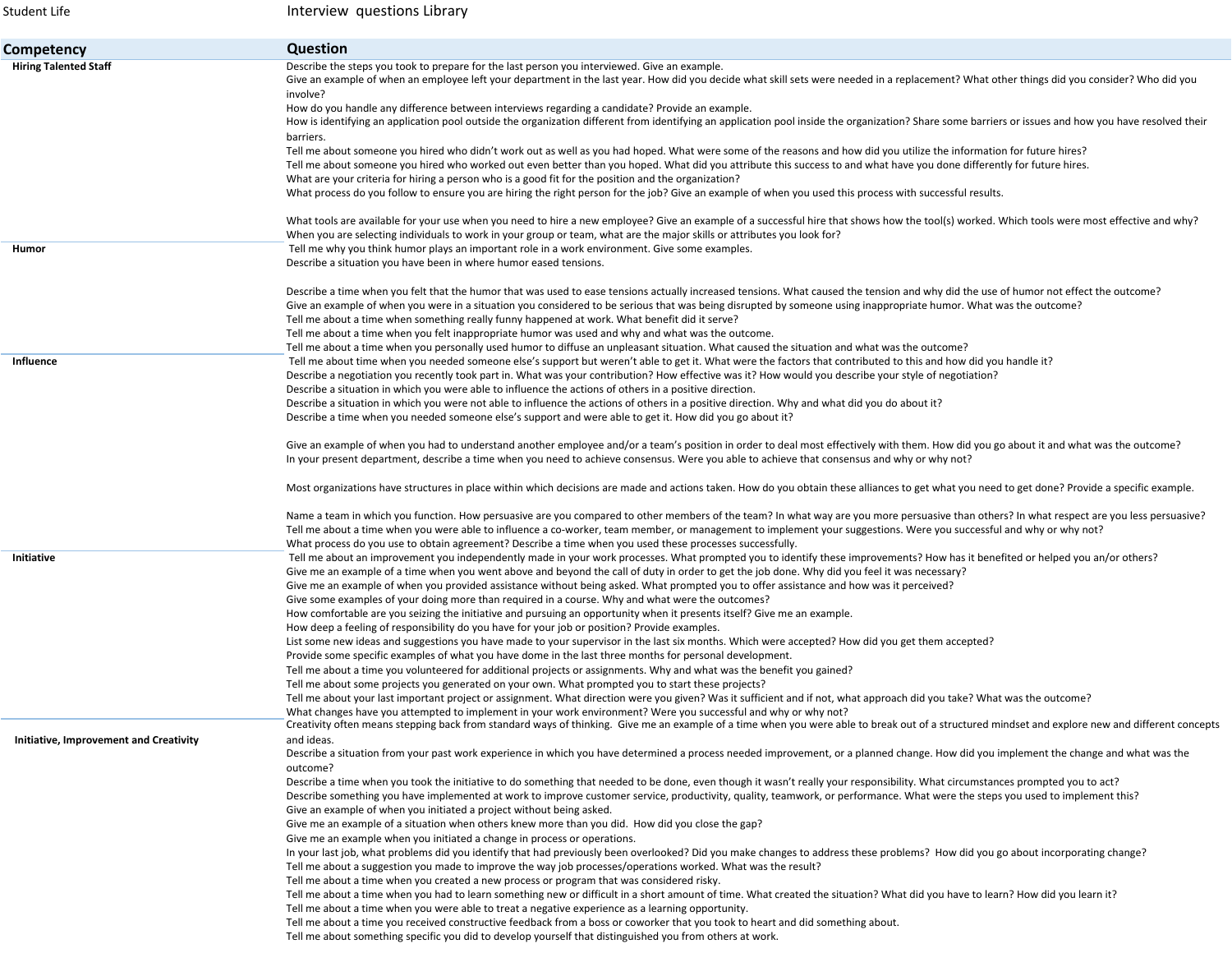**Competency Question** Initiative, Improvement and Creativity Weall have weaknesses that can interfere with our success. Tell me about one of yours and how you overcame it to be successful on a specific task or project. What would you do if you did not have the resources you needed to complete <sup>a</sup> task or project? Integrity, Ethics, Values, and Trust **Describe a situation where you distrusted** a coworker/supervisor, resulting in tension between you. What steps did you take to improve the relationship? Give an example of <sup>a</sup> time when your values and beliefs impacted your relationship with <sup>a</sup> peer, coworker, supervisor, or student. Give me an example of <sup>a</sup> time when you were able to keep <sup>a</sup> confidence, even when you were tempted to break it or it would have been easier to break it. Give me an example of when you 'went to the source' to address <sup>a</sup> conflict. Do you feel trust levels were improved as <sup>a</sup> result? Looking back, would you do anything differently? Give me examples of how you have acted with integrity (walked your talk) in your job/work relationship. Did you encounter any risks or challenges in doing so? How have you responded in the past when you found another employee was breaking the rules? If you can, tell me about <sup>a</sup> time when your trustworthiness was challenged. How did you react/respond? Keeping others informed of your progress/actions helps them feel comfortable. Tell me your methods for keeping your supervisor advised of the status on projects. Tell me about <sup>a</sup> specific time when you had to handle <sup>a</sup> tough problem that challenged fairness or ethical issues. Tell me about <sup>a</sup> time when you experienced <sup>a</sup> loss for doing what was right. Tell me how you have developed trust and loyalty between you and your direct reports. Think of <sup>a</sup> situation where you distrusted or had <sup>a</sup> dispute with <sup>a</sup> co‐worker/supervisor, resulting in tension between you. What steps did you take to improve the relationship? We are all faced with having to make a choice between two seemingly opposing things, both of which seem like the right decision. Tell me about a time you were in this situation. What did you do? How and why did you choose the "right" decision? **Interpersonal Savvy Example and the outcome.** How do you approach rebuilding a customer relationship that has deteriorated? Give an example and the outcome. Describe <sup>a</sup> situation where you and another person disagreed. How did you get to that point? Were you successful or unsuccessful in resolving the differences and why? How did it effect your relationships? Describe <sup>a</sup> situation where you found yourself avoiding another person because they were difficult. How did this impact your ability to get your work done? Describe <sup>a</sup> situation where you were unable to build <sup>a</sup> relationship with someone. What caused the strain and what did you do about it? Describe <sup>a</sup> time when you were successful in dealing with another person because you built <sup>a</sup> trusting and harmonious relationship. Describe your approach. Describe an alliance you've developed with another employee or group. What steps did you take to build this alliance and what benefits did this have for you and the organization? Describe an experience where you have had to negotiate with someone in <sup>a</sup> work‐related assignment or task you did not have <sup>a</sup> comfort level with. What did you do and what was the outcome? Describe some major steps you have taken to build rapport with your customers. Give me an example of when you had to deal with <sup>a</sup> difficult person. What did you do to maintain and build the relationship? How important is it to build relationships with clients, coworkers, subordinates, bosses, etc.? How do you go about doing this? What are the differences in relating to each group? Identify three of the most important things you do to maintain effective interpersonal relationships and why. Tell me about <sup>a</sup> time when you attempted to turn <sup>a</sup> strained relationship to <sup>a</sup> good one. How did you go about it and was it successful? Tell me about <sup>a</sup> time when you made <sup>a</sup> special effort to treat another person in <sup>a</sup> way which showed your respect for the other's feelings. Tell me about <sup>a</sup> time when your concern for <sup>a</sup> particular individual was reflected in an interview, coaching or counseling. What do you do on <sup>a</sup> regular basis to improve your customer rapport and relationships? Give some examples. What kinds of people have you found it difficult to develop relationships with? Can you tell me why? Give me an example. Interpersonal Skills **Exercit and Skills** Describe a time where your ability to understand an organization's culture helped you to develop the relationships and partnerships you needed to accomplish something that had to b Give me an example of <sup>a</sup> time where, had you understood the reasoning behind <sup>a</sup> key policy, practice, or procedure, you would have done something differently. Give me an example of <sup>a</sup> time you developed and maintained (or strengthened) <sup>a</sup> relationship with <sup>a</sup> person or group outside (inside) the organization. Why did you develop the relationship? How did you develop it? What did you do to maintain/strengthen it? Tell me about <sup>a</sup> time when you needed to accomplish something through an informal network. Leadership **Exagership** Describe a time when you had to have coworkers with different work styles or ideas work together on a project. What, specifically, did you do to pull them together? Describe <sup>a</sup> time when you utilized your leadership ability to gain support for something that was initially strongly opposed by others. Give me an example of <sup>a</sup> time that your leadership transformed <sup>a</sup> group of people into an effective, healthy, productive team. In the past, how have you inspired or energized an unmotivated individual or group? How did you do it and what was the result? Observing your coworkers, in your current or <sup>a</sup> past job, describe what motivated their best performance. Please tell the committee how many employees have you directly supervised with performance assessment responsibilities and describe the exact responsibilities and activities over which you had oversight for these employees. Tell me about <sup>a</sup> time when you were working with colleagues on <sup>a</sup> group project and became the informal leader. What were the circumstances? Tell me about <sup>a</sup> time you had to take charge and start the ball rolling to get <sup>a</sup> job done. What were the ramifications if the job didn't get done? What did you do? How did it turn out? Tell me about <sup>a</sup> time you led <sup>a</sup> team that had one or more unproductive/negative members. How did you find out about the unproductive member? What did you do? Why did you choose to do that? How did it work out? Listening many of the state of the when you and someone else ended a conversation with a different understanding. How did you learn about the miscommunication, what did you do, and what was the outcome? Describe <sup>a</sup> good listener. Give an example of when you were picking up some non‐verbals. Were they positive or negative and how did they impact your actions? Give me an example of when listening to an important message was difficult because you were preoccupied or the speaker's communication was unclear. What did you do to grasp the key points? How do you signal other people that you're listening to what they say? How good are your listening skills and how do you know? Tell me about <sup>a</sup> time when an associate or team member was rambling on and on, or talking excessively. How did you handle it? Tell me about <sup>a</sup> time when you "spoke to soon" as <sup>a</sup> result of not listening. What was the result? Tell me about <sup>a</sup> time when you strongly disagreed with what was being said. What did you do?

Student Life

Interview questions Library

Tell me about <sup>a</sup> time when you were listening to someone and weren't clear on what they were trying to communicate. How did you handle it?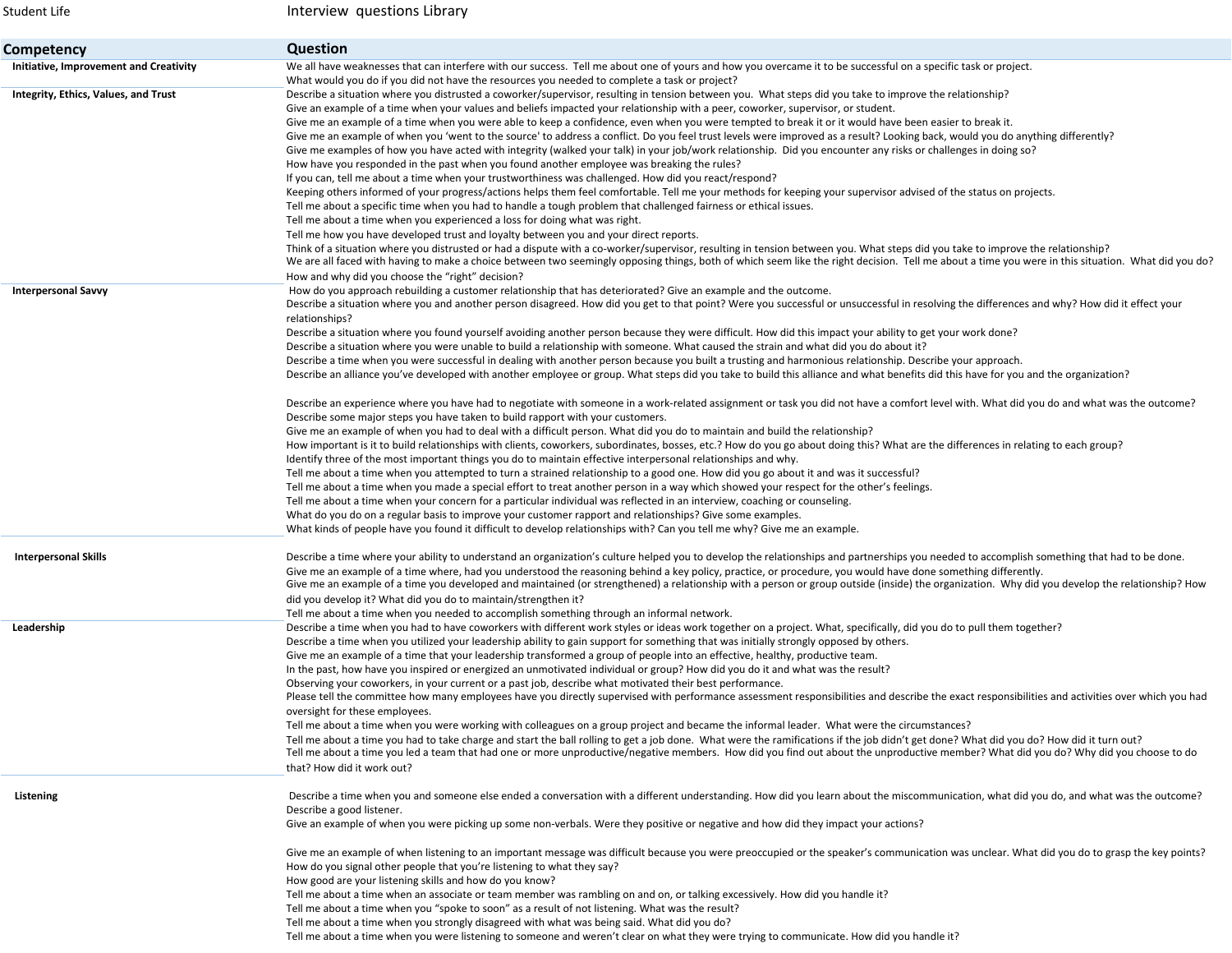| Student Life                    | Interview questions Library                                                                                                                                                                                                                                                                                                                                 |
|---------------------------------|-------------------------------------------------------------------------------------------------------------------------------------------------------------------------------------------------------------------------------------------------------------------------------------------------------------------------------------------------------------|
| Competency                      | <b>Question</b>                                                                                                                                                                                                                                                                                                                                             |
| Listening                       | Think back to some instances where you misunderstood verbal information given to you. Why did this happen? What did you do in each case to correct the situation?                                                                                                                                                                                           |
|                                 | What kinds of things do you do to be sure you accurately understand verbal information given to you?                                                                                                                                                                                                                                                        |
| <b>Manager Relationships</b>    | Give me an example of something that you learned from your boss that has helped you in your career.<br>Give me some examples of the kinds of things you have talked to your boss about rather than handling them yourself.                                                                                                                                  |
|                                 | Tell me about a time you went the "extra mile" for a boss. Why did you do it?                                                                                                                                                                                                                                                                               |
|                                 | Tell me about a time your boss coached you to improve your performance or to learn something new.                                                                                                                                                                                                                                                           |
|                                 | Tell me about the worst boss you've had. What made his/her the worst boss? How were you able to work with this person?                                                                                                                                                                                                                                      |
|                                 | Describe a time when you had to give constructive feedback to a peer, co-worker, direct report, or team member you believed or felt would not be well received. How did you handle it and what was                                                                                                                                                          |
| <b>Managerial Courage</b>       | the outcome? What would you have done differently?                                                                                                                                                                                                                                                                                                          |
|                                 | Describe a time when you had to provide constructive feedback to a peer, co-worker, direct report a team member.                                                                                                                                                                                                                                            |
|                                 | Describe the most challenging managerial action you have had to take. What was involved and how did it turn out?                                                                                                                                                                                                                                            |
|                                 | Have you ever been asked to lead a group through a process no one expected a result or conclusion and/or didn't want to be successful? Explain and what was the outcome?                                                                                                                                                                                    |
|                                 | How do you choose to lead each individual in your team? Give an example.                                                                                                                                                                                                                                                                                    |
|                                 | Tell me about a developmental discussion with a direct report. How did you prepare? What could you have done differently?                                                                                                                                                                                                                                   |
|                                 | Tell me about a time when a working relationship with a direct report impacted your ability to give constructive feedback or take personal action. What was the outcome?<br>Tell me about a time when you had to provide immediate constructive feedback to a peer, co- worker, team member, direct report. How did you handle it and what was the outcome? |
|                                 | Tell me about a time when you had to step in and take over a project or task to assure that it would be completed on time as planned. What were the circumstances and what was the outcome?                                                                                                                                                                 |
|                                 | Tell me about a time when you procrastinated giving constructive feedback to a peer, co- worker, direct report or team member. What were the circumstances and what would you have done<br>differently?                                                                                                                                                     |
|                                 |                                                                                                                                                                                                                                                                                                                                                             |
|                                 | Tell me about a time when you were the lead in an unpopular project as assignment and pushed ahead because you knew it to be the "right" thing for the business unit, department or company.<br>Tell me about the last time you gave positive feedback to a direct report. What were the circumstances and how was it received?                             |
| <b>Managing Through Systems</b> | How much experience have you had designing work projects and/or programs? Give some examples.                                                                                                                                                                                                                                                               |
|                                 | As an organization goes through change and growth, what kinds of adjustments do you make to your plans to take into account the needs of a particular group or department which utilizes a different                                                                                                                                                        |
|                                 | set of objectives? Give an example.                                                                                                                                                                                                                                                                                                                         |
|                                 | Give an example of a time when you had to explain a complex practice, process, or procedure to someone locally or remotely.                                                                                                                                                                                                                                 |
|                                 | How do you conceptualize issues/relationships in order to communicate then well to others? What's your process?                                                                                                                                                                                                                                             |
|                                 | How do you prepare analogies and examples that help others understand complex issues quickly? How do you ensure the information will be utilized correctly?                                                                                                                                                                                                 |
|                                 | How have you handled conflicts, such as the business need for a multiple level plan review process when there just wasn't time for it in the schedule? Give an example.                                                                                                                                                                                     |
|                                 | If you are selective about what to involve yourself in, how do you select and to what extent do you involve yourself? Why?                                                                                                                                                                                                                                  |
|                                 | Provide an example of when you had to manage people who report to someone else but are assigned to you for a particular project.                                                                                                                                                                                                                            |
|                                 | Since getting the work completed on time is so critical in project management, how do you handle the issue of maintaining control of the overall project? Be specific.                                                                                                                                                                                      |
|                                 | Tell me about some of your experiences where you had to interact and mange across departmental lines.                                                                                                                                                                                                                                                       |
|                                 | To what extent do you believe creativity has a place in the program planning process? Give me some examples of when you have demonstrated creativity.<br>To what extent do you tend to develop sketches or diagrams which help you explain complex issues to others? How much does this really help? Provide an example.                                    |
|                                 | What steps do you go through to identify the modifications needed in various processes/technologies to reduce cycle time and improve quality?                                                                                                                                                                                                               |
|                                 | What steps do you take to assure that you've been realistic in your planning and projections?                                                                                                                                                                                                                                                               |
|                                 | When identifying the causes of project problems. How do you decide who is responsible to see that they're corrected and under what conditions? What follow-up is necessary?                                                                                                                                                                                 |
| <b>Motivating Others</b>        | Describe a direct report that was not very motivated that you turned around. What did you do and what was the outcome?                                                                                                                                                                                                                                      |
|                                 | Describe a time when your behavior made it obvious you were very enthusiastic or motivated about a project. How did you share this with your team or group? What were some of the specific things                                                                                                                                                           |
|                                 | that motivated you?                                                                                                                                                                                                                                                                                                                                         |
|                                 | Describe specifically what you've done to create a team environment. How do you gauge your team's morale?                                                                                                                                                                                                                                                   |
|                                 | Give an example of when you felt you were not able to instill or build motivation in your coworkers or team and why. How did you handle it?                                                                                                                                                                                                                 |
|                                 | How do you think rewards work in motivating more effective performance? Give an example. What was the outcome or benefit?                                                                                                                                                                                                                                   |
|                                 | Share methods you use to identify motivators for each of your direct reports and examples of how you specifically motivate each individual.                                                                                                                                                                                                                 |
|                                 | Tell me about a specific time that you were recognized for your efforts or accomplishments in your team or staff meeting.                                                                                                                                                                                                                                   |
|                                 | Tell me about the last time one of your direct reports received recognition from you in a group setting.<br>What do you think is the best way of motivating people and why?                                                                                                                                                                                 |
|                                 | What effect have you determined that the performance management (goal setting) process has on the motivation and performance of associates? Give an example.                                                                                                                                                                                                |
|                                 | What have you done to influence the commitment/motivation levels of your direct reports or team?                                                                                                                                                                                                                                                            |
|                                 | What technology or tools have you found most useful or effective in motivating your staff?                                                                                                                                                                                                                                                                  |
| Negotiation                     | Describe a situation where you initially disagreed with a peer, coworker, team member, or customer yet managed to negotiate an outcome. Was the outcome a win-win? Why and if not, why not?                                                                                                                                                                 |
|                                 | Describe a time when you and a peer, coworker, direct report, team member, or customer could not reach an agreement on a work-related issue. What was the result?                                                                                                                                                                                           |
|                                 | Describe a time when you had difficulty getting everyone on a team to agree to an objective, goal, timeline, etc. What was the outcome?                                                                                                                                                                                                                     |
|                                 | Give a specific example of your success at bringing several conflicting parties to consensus in a negotiation situation. What actions did you take or what did you do?                                                                                                                                                                                      |
|                                 | Give an example that demonstrates some of the techniques or tools you use when negotiating with a peer, coworker, team member, or customer.                                                                                                                                                                                                                 |
|                                 | Tell me about a complex negotiation that you were responsible or accountable for (e.g., with customers, suppliers, other departments, etc.). How did you handle it and what was the result?                                                                                                                                                                 |
|                                 | Tell me about a time when you and another person were on opposite sides of a work-related issue. How did you handle it? What was the outcome?                                                                                                                                                                                                               |
|                                 | Tell me about a time when you conducted a formal negotiation with an outside group.                                                                                                                                                                                                                                                                         |
|                                 | Tell me about a time when you felt it was necessary to compromise your position on a project or assignment and why?                                                                                                                                                                                                                                         |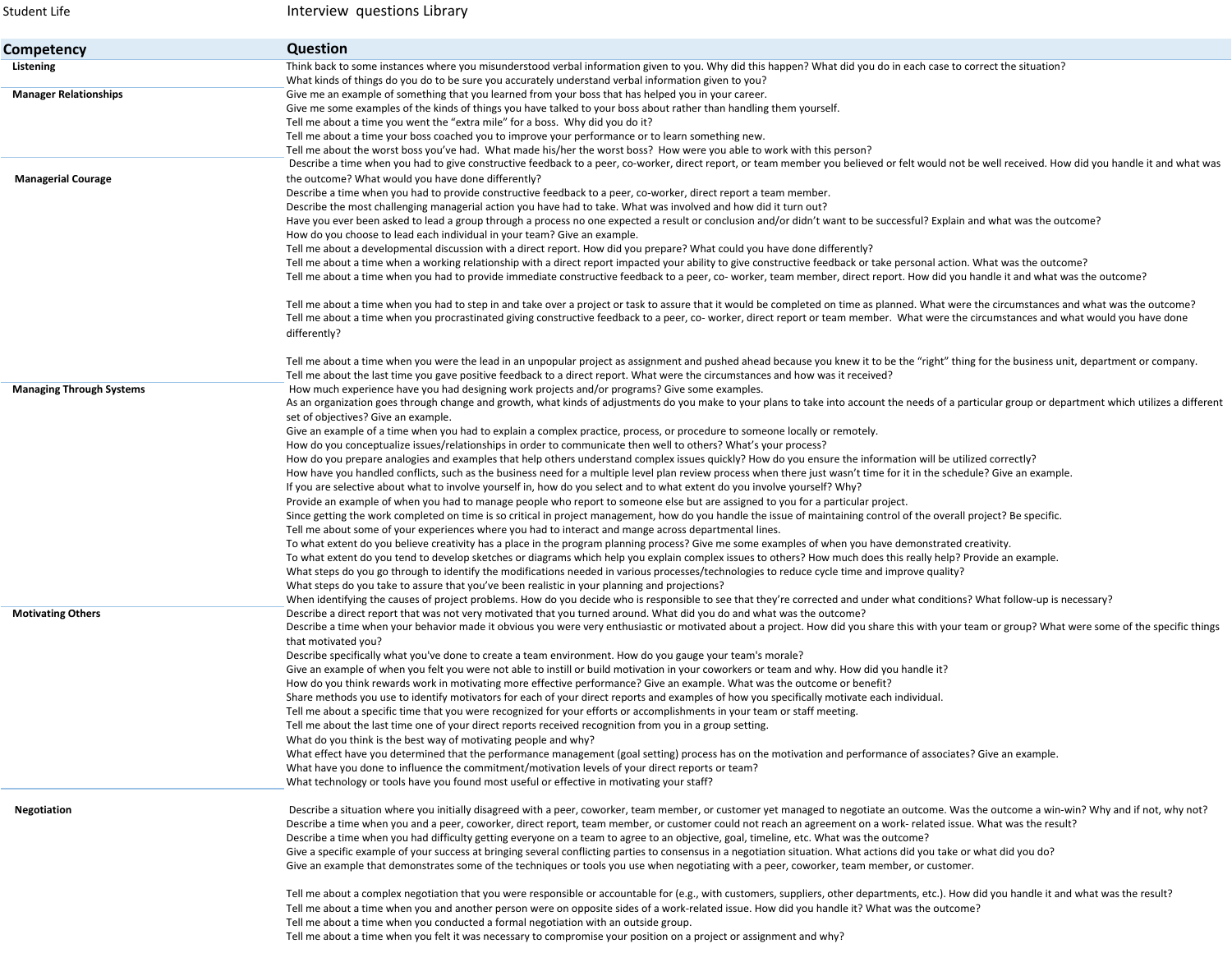| Student Life                                   | Interview questions Library                                                                                                                                                                                                                                                                                                                                                                                                                                                                                                                                                                                                                                                                                                                                                                                                                                                                                                                                                                                                                                                                                                                                                                                                                                                                                                                                                                                                                                                                                                                                                                                                                                                                                                                                                                                                                                                                                                                                                                                                                                                                                                                                                               |
|------------------------------------------------|-------------------------------------------------------------------------------------------------------------------------------------------------------------------------------------------------------------------------------------------------------------------------------------------------------------------------------------------------------------------------------------------------------------------------------------------------------------------------------------------------------------------------------------------------------------------------------------------------------------------------------------------------------------------------------------------------------------------------------------------------------------------------------------------------------------------------------------------------------------------------------------------------------------------------------------------------------------------------------------------------------------------------------------------------------------------------------------------------------------------------------------------------------------------------------------------------------------------------------------------------------------------------------------------------------------------------------------------------------------------------------------------------------------------------------------------------------------------------------------------------------------------------------------------------------------------------------------------------------------------------------------------------------------------------------------------------------------------------------------------------------------------------------------------------------------------------------------------------------------------------------------------------------------------------------------------------------------------------------------------------------------------------------------------------------------------------------------------------------------------------------------------------------------------------------------------|
| Competency                                     | <b>Question</b>                                                                                                                                                                                                                                                                                                                                                                                                                                                                                                                                                                                                                                                                                                                                                                                                                                                                                                                                                                                                                                                                                                                                                                                                                                                                                                                                                                                                                                                                                                                                                                                                                                                                                                                                                                                                                                                                                                                                                                                                                                                                                                                                                                           |
| Negotiation<br>Optimism                        | Tell me about a time when you negotiated a contract that was not the best outcome for the company? Why was it necessary?<br>Tell me about a time when you served as a mediator during a negotiation process. What were the circumstances and what did you learn?<br>Tell me about a time where you had some leeway on an issue and this allowed you to negotiate. What was the outcome?<br>What are some of the negotiating techniques and approaches you developed in working with customers that you believe has helped you the most?<br>What experience have you had negotiating contracts with customers or outside vendors? Give some examples.<br>Tell me about a time when you felt you didn't have all of the necessary knowledge, skills and/or resources to complete a project or assignment. What did you do?                                                                                                                                                                                                                                                                                                                                                                                                                                                                                                                                                                                                                                                                                                                                                                                                                                                                                                                                                                                                                                                                                                                                                                                                                                                                                                                                                                  |
|                                                | Describe a time when your were disappointed when a suggestion or recommendation you made was rejected by someone in your work environment. What impact did this have on your relationship?<br>Give me an example of when you faced a difficult challenge but you felt extremely confident in your ability to handle it. What was the outcome?<br>How do you demonstrate your knowledge, ability and/or skills to others in your work environment? Give an example.<br>How do you keep yourself optimistic even though work situations appear to be difficult and the outlook at the moment seems bleak? Give an example.<br>How much of your optimism comes from an internal commitment to avoid failure at all costs? Give an example.<br>Tell me about a time when you experienced a setback at work. How did it impact your confidence and what did you learn from it?<br>Tell me about a time when you faced a major disappointment. How did that impact your performance?                                                                                                                                                                                                                                                                                                                                                                                                                                                                                                                                                                                                                                                                                                                                                                                                                                                                                                                                                                                                                                                                                                                                                                                                            |
| <b>Organizational Agility</b>                  | What particular information sources do you pursue for your planning activities and why?<br>Give me an example of a time when you called on other internal resources to help you with an assignment. Were you able to obtain their support and why or why not?<br>Have you ever been part of forming an organization, unit, new department? Give an example.<br>Have you ever sought special funding or approval for a project in an organization?<br>How did you identify internal resources available to you to help you get your job done? Give an example.<br>How do events in your area of the organization affect other parts of the organization? Give me some examples.<br>How do you formally or informally keep up on what is going on in the organization?<br>How have you established networks of support with internal resources to make them available when you need them?<br>How often do you formally or informally keep up on what is going on in the organization?<br>Provide an example of when you were not comfortable in asking for the resources necessary to accomplish an assignment. Explain.<br>Tell me about a time when you identified a business opportunity, and the extra resources needed did not materialize. What happened, and what did you learn from the experience?<br>Tell me about a time when you identified a business opportunity, which required the deployment of extra internal resources. What kind of support did you ask for and receive, and what was the<br>outcome?<br>To what extent are you able to "read" what's really going on in the company? Consider political maneuvering, power plays, etc.<br>What are some of the major sources you use within your organization to gather information for decision making or completion of work-related assignments?<br>What sort of information collection network have you established to make available the data you need to be successful at your job? How did you establish this network?<br>When you run into roadblocks in trying to get something done, can you quickly identify who really makes the decision or clears a path for you? How do you do that? Provide an example. |
|                                                | With what other departments do you frequently interface in your current job? How often and under what circumstances.<br>Tell me about a time where your commitment and desire to stay in a job and/or department was compromised. What was it about the job or department that moved you to leave or consider leaving?                                                                                                                                                                                                                                                                                                                                                                                                                                                                                                                                                                                                                                                                                                                                                                                                                                                                                                                                                                                                                                                                                                                                                                                                                                                                                                                                                                                                                                                                                                                                                                                                                                                                                                                                                                                                                                                                    |
| <b>Organizational Commitment</b><br>Organizing | Did you? What did you learn from the experience?<br>Describe a time when you had conflicting priorities. How did you determine what you would do first?<br>Describe a work procedure or process you have implemented or reengineered to increase you or your team's work efficiency.<br>Describe specific examples of when you have had to schedule and coordinate the work of others. How did you handle it?                                                                                                                                                                                                                                                                                                                                                                                                                                                                                                                                                                                                                                                                                                                                                                                                                                                                                                                                                                                                                                                                                                                                                                                                                                                                                                                                                                                                                                                                                                                                                                                                                                                                                                                                                                             |
|                                                | Effective organization skill has become a necessary factor in personal productivity. Give me an example of the skills you have learned and applied at work. What resulted from the use of these skills?<br>Give an example of when you entered a work group as the new leader and identified areas for improvement. What actions did you take?<br>Give an example of when you had to manage multiple activities and/or projects simultaneously. How did you manage to get everything accomplished?<br>Give me an example from your working history that demonstrates your ability to organize and maintain a system of records to facilitate your work.<br>Organization and scheduling of employees and tasks is a necessary function in creating a productive working environment. Review your experiences in this area and detail a single case that illustrates<br>your organization and scheduling ability.<br>Organization and scheduling of people and tasks is a necessary function in creating a productive working environment. Review your experiences in this area and detail a single case that illustrates your<br>organization and scheduling ability.<br>Tell me about a project where you had to manage multiple resources to accomplish the desired result.<br>Tell me about a time when you had to put together a tem of people to get the job done. Describe how you went about it and why you chose the people you did.<br>What do you do when your time schedule is upset by unforeseen circumstances? Give examples.                                                                                                                                                                                                                                                                                                                                                                                                                                                                                                                                                                                                                                                |
| <b>Patient Care Challenges</b>                 | Describe a patient experience that was challenging due to a patient being physically or verbally inappropriate or aggressive? What was the situation? How did it make you feel? How did you respond?<br>What did you learn?<br>Describe the sickest patient you ever cared for. What did you learn from it? What resources did you utilize to care for the patient? What challenges did you have?                                                                                                                                                                                                                                                                                                                                                                                                                                                                                                                                                                                                                                                                                                                                                                                                                                                                                                                                                                                                                                                                                                                                                                                                                                                                                                                                                                                                                                                                                                                                                                                                                                                                                                                                                                                         |
| Perseverance                                   | Give me an example of where you utilized significant critical thinking when caring for a patient - a time where your thought-process and action had a signfiant benefit to the health of the patient.<br>How would you compare yourself to others in pursuing your objectives despite resistance and obstacles? Give an example.<br>Describe an experience in which you were too persistent. What happened? How could you have improved the outcome?<br>Do you think there was a time when you gave up too soon on a project, task or assignment and why?<br>Getting the job done may necessitate unusual persistence or dedication to results, especially when faced with obstacles or distractions. Tell me about a time in which you were able to be very<br>persistent in order to reach goals. Be specific.<br>Is it the pursuit of the project, assignment or task or the end result itself that gives you the greatest personal satisfaction? Why?<br>Tell me about a time when a "tough skin" helped you handle rejection and you persevered until the desired outcome was resolved.<br>Tell me about a time when you were able to maintain your focus when encountering a crisis? How did you handle it?                                                                                                                                                                                                                                                                                                                                                                                                                                                                                                                                                                                                                                                                                                                                                                                                                                                                                                                                                                         |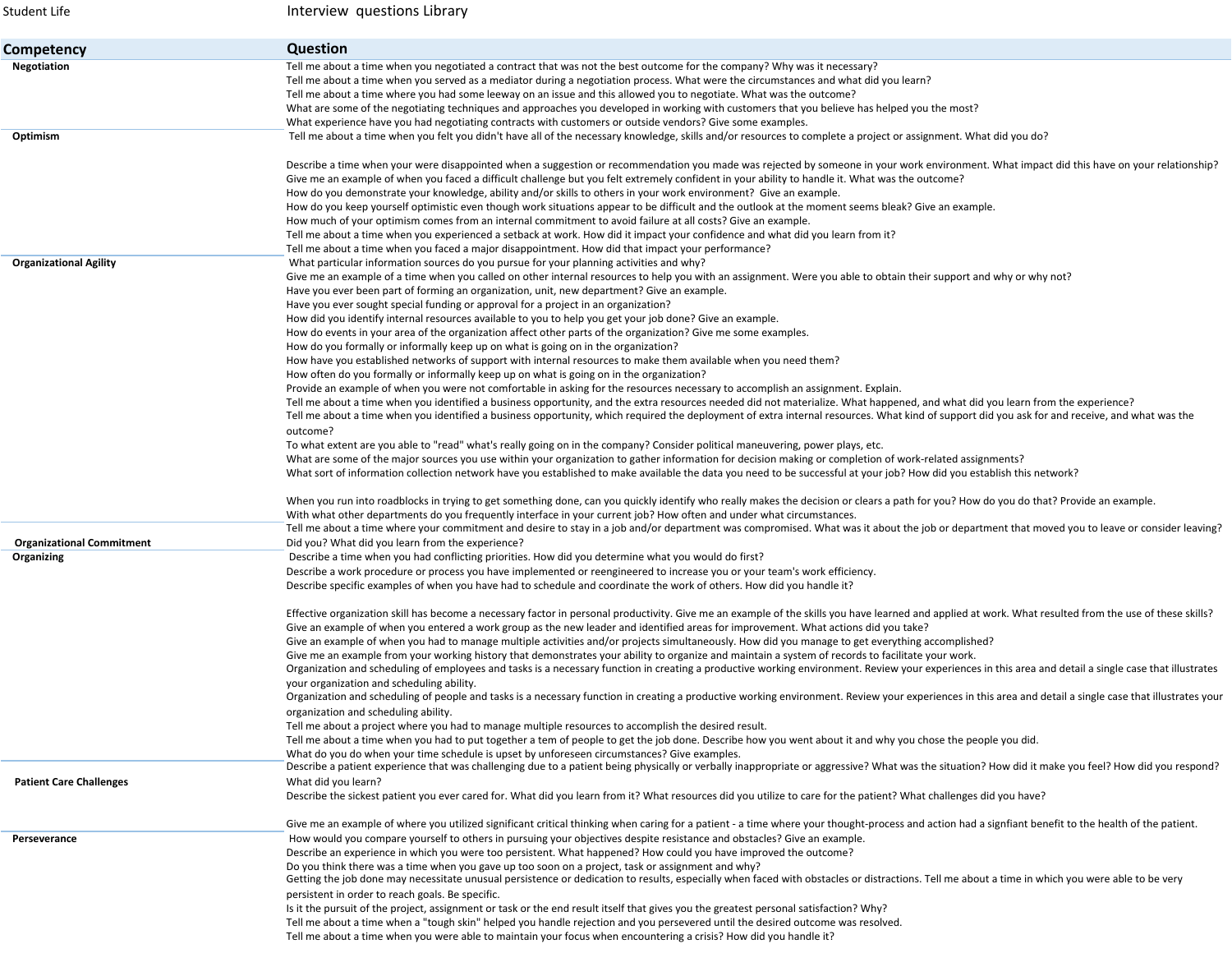| Student Life                  | Interview questions Library                                                                                                                                                                                                                                                                                                               |
|-------------------------------|-------------------------------------------------------------------------------------------------------------------------------------------------------------------------------------------------------------------------------------------------------------------------------------------------------------------------------------------|
| Competency                    | <b>Question</b>                                                                                                                                                                                                                                                                                                                           |
| Perseverance                  | Tell me about a time when you were able to maintain your motivation even when significant obstacles were in your way. What did you learn?<br>Tell me about a time when you were able to provide your own motivation to produce even though you were working alone. What were the circumstances of the situation and how did you manage to |
|                               | motivate yourself?                                                                                                                                                                                                                                                                                                                        |
|                               | Tell me about a time when your pursued a project or assignment and did not achieve the desired end result. What were the reasons and what action did you take?                                                                                                                                                                            |
|                               | To what extent does your motivation, commitment and accomplishment of tasks or projects drive your persistence? Give an example.<br>What are some large obstacles you had to overcome in your work career to get where you are today?                                                                                                     |
|                               | What educational courses were the most challenging and/or most difficult. What did you do to succeed in the completion of the course? What benefits did you receive from this education?                                                                                                                                                  |
|                               | Why do you think "hanging in there" represents on eof the most important qualities an employee can exhibit?                                                                                                                                                                                                                               |
| <b>Personal Effectiveness</b> | How do you handle an unexpected crisis and still stay on track with your work schedule? Give an example.                                                                                                                                                                                                                                  |
|                               | Give an example of a goal or commitment you were not able to meet. What were the circumstances and what did you learn from this?                                                                                                                                                                                                          |
|                               | Give me an example from your working history that demonstrates your ability to organize and maintain a system of records to facilitate your work.                                                                                                                                                                                         |
|                               | How do you handle interruptions, phone calls, mail, meetings you call, meetings others call, getting time to work on priorities?                                                                                                                                                                                                          |
|                               | How would you describe a typical workweek in your current job?                                                                                                                                                                                                                                                                            |
|                               | If you had total control over how you spend your workday, what changes would you make?<br>Provide an example of when you had to allocate time between projects and/or activities? What criteria did you use? What was the outcome?                                                                                                        |
|                               | Share some of your best recommendations on how to manage your time?                                                                                                                                                                                                                                                                       |
|                               | Tell me about a critical goal, project, or commitment that you completed ahead of deadline. How did you manage your time?                                                                                                                                                                                                                 |
|                               | Tell me about a time when a major obstacle occurred in your work. What did you do to keep moving ahead with your regular work and meeting your deadlines?                                                                                                                                                                                 |
|                               | Tell me about a time when you faced multiple critical deadlines. Describe how you determined how you allocated your time and what was the outcome?                                                                                                                                                                                        |
|                               | Tell me about a time when you felt especially productive. What factors contributed to this effectiveness?                                                                                                                                                                                                                                 |
|                               | Time management has become a necessary factor in personal productivity. Give me an example of any time management skill you have learned and applied to work. What resulted from use of the                                                                                                                                               |
|                               | skill?                                                                                                                                                                                                                                                                                                                                    |
|                               | What are some recurrent time management problems in your area of responsibility? What action have you taken to overcome these problems? What was the outcome or change?                                                                                                                                                                   |
|                               | What do you believe are some of the most prevalent problems you have in managing your time? Give an example.                                                                                                                                                                                                                              |
|                               | What do you do with windfall time, such as when a meeting is cancelled? Give an example.                                                                                                                                                                                                                                                  |
|                               | What kinds of tools do you keep on your daily schedule? What are the most effective?                                                                                                                                                                                                                                                      |
| Perspective                   | Provide three to five interesting things that have a parallel or an effect on your organization. Give an example.                                                                                                                                                                                                                         |
|                               | How comfortable are you in making recommendations or initiating changes which "break the mold?" Give me a couple of examples.                                                                                                                                                                                                             |
|                               | How familiar are you with the overall strategies of the business? How does this influence or help your day-to-day operations/decisions?                                                                                                                                                                                                   |
|                               | Provide me an example of when you explained and/or communicated the company's strategies to provide a common focus to a department or work unit. How did it improve or benefit the unit's                                                                                                                                                 |
|                               | effectiveness?                                                                                                                                                                                                                                                                                                                            |
|                               | Provide some examples of how you broadened your perspective of your company that was outside of your current work environment such as task trading, learning about another department, etc.                                                                                                                                               |
|                               | What benefits have you received from this endeavor?                                                                                                                                                                                                                                                                                       |
|                               | Provide some examples of how you have tried to make things better in your department or work unit?                                                                                                                                                                                                                                        |
|                               | Tell me about any task forces/projects that you were involved with and that were considered multifunctional. How did you become involved and what did you learn?<br>To manage business development successfully, what are some of the factors you believe need to be addressed and why?                                                   |
|                               | To what extent do you consider yourself a person who thinks about business issues from a different and creative perspective? Give an example.                                                                                                                                                                                             |
|                               | What are the latest books, periodicals and/or magazines do you read regularly to stay up-to-date in the industry? Provide a couple of examples of how you have this information has assisted you in                                                                                                                                       |
|                               | your day-to-day job.                                                                                                                                                                                                                                                                                                                      |
|                               | What are the two most different company business cultures you have worked in so far?                                                                                                                                                                                                                                                      |
|                               | When translating company strategies into specific action(s) for your department or work unit, how do you keep the two elements integrated and understood by others?                                                                                                                                                                       |
|                               | Why is it important to have someone in your group who thinks about things from a different global angle? What have you learned from this person(s)?                                                                                                                                                                                       |
|                               | Describe a time when your project planning skills enabled you to complete a project ahead of the delivery date. What did you attribute your success to or ability to complete the project ahead of                                                                                                                                        |
| Planning                      | time?                                                                                                                                                                                                                                                                                                                                     |
|                               | Describe a completed project where you were not satisfied with the results. What caused your dissatisfaction? What would you do differently on a future project?                                                                                                                                                                          |
|                               | Describe a completed project where you were satisfied with the results. What caused your dissatisfaction? What would you do differently on a future project?                                                                                                                                                                              |
|                               | Describe a project that you were accountable for that involved integrating planning efforts with others outside of your work team. Who were they? How did you involve them?                                                                                                                                                               |
|                               | Describe a recent difficult project and tour process for getting started. What difficulties did you encounter? How did you handle it and what was the outcome?                                                                                                                                                                            |
|                               | For a recent project, describe for me the contingency plan you developed. How did you develop it and did you have to put it into effect and if so, why?                                                                                                                                                                                   |
|                               | Give an example of when you faced a problem or roadblock that impacted your project timeline. How did you handle it? What was the outcome?                                                                                                                                                                                                |
|                               | How do you design benchmarks to measure progress against a plan?                                                                                                                                                                                                                                                                          |
|                               | How do you identify multiple and diverse relationships/tasks, which are important to your planning and managing process? Provide an example.                                                                                                                                                                                              |
|                               | How have you determined what constitutes top priorities in scheduling your time? Give examples.                                                                                                                                                                                                                                           |
|                               | In advising others about project planning, what points do you emphasize and why?<br>Name a project that you have had to plan recently. What aspect went well? What could you have done better?                                                                                                                                            |
|                               | Tell me about a project you are currently working on; describe your process for tracking the project's milestones.                                                                                                                                                                                                                        |
|                               | Tell me about a time when you had to plan around another team or individual's schedule. How did you coordinate or integrate your schedule with theirs?                                                                                                                                                                                    |
|                               | Tell me about a time when you were not pleased with your project planning skills. What led you to this conclusion?                                                                                                                                                                                                                        |
|                               | Tell me about a time when your deliverables were impacted by other team members. What were the circumstances and how did you handle it?                                                                                                                                                                                                   |
|                               | What is your procedure or process for keeping track of items requiring your follow-up, planning, scheduling, etc.?                                                                                                                                                                                                                        |
| <b>Presentation Skills</b>    | Tell me about a time when you had to present technical information to a non-technical group. How did you prepare and communicate the information and what was the outcome?                                                                                                                                                                |
|                               | Describe a situation where, after a presentation, you were faced with a hostile questioner. What did you do? What were the results?                                                                                                                                                                                                       |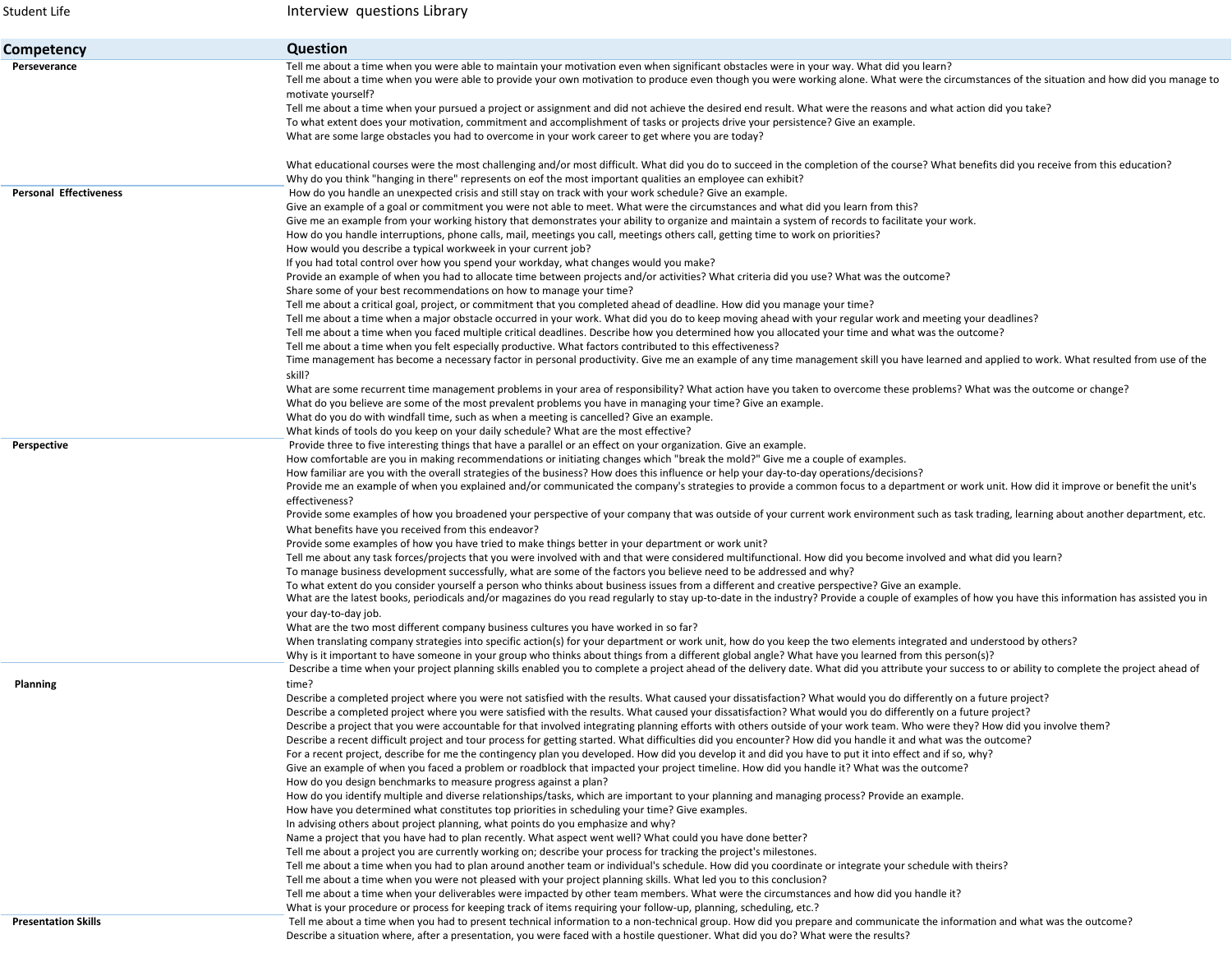| Student Life               | Interview questions Library                                                                                                                                                                                                                                                                                                                                                                                                                                                                                                                                                                                                                                                                                                              |
|----------------------------|------------------------------------------------------------------------------------------------------------------------------------------------------------------------------------------------------------------------------------------------------------------------------------------------------------------------------------------------------------------------------------------------------------------------------------------------------------------------------------------------------------------------------------------------------------------------------------------------------------------------------------------------------------------------------------------------------------------------------------------|
| Competency                 | <b>Question</b>                                                                                                                                                                                                                                                                                                                                                                                                                                                                                                                                                                                                                                                                                                                          |
| <b>Presentation Skills</b> | Describe a time when you felt you were especially effective in making a presentation. How did you evaluate your effectiveness?<br>Describe a time when you felt you were less effective in making a presentation. What were the reasons and what did you learn?<br>Describe the most intimidating audience you have ever faced when making a presentation. How did you handle them? What was the result?<br>Describe the steps you take when organizing and preparing for a presentation. Give an example.<br>Give me an example of a presentation you did for a small group that resulted in the group agreeing to do what you wanted.                                                                                                  |
|                            | Give me an example of a time when a presentation you were making wasn't working and you were able to switch tactics to make it work. How did you know the presentation wasn't working?<br>How much experience have you had making presentations to groups? Provide some examples of the types of presentations and groups you have presented to.<br>In presenting to upper management or outside groups, what do you do differently than with an internal group? Give an example.<br>Tell me about a presentation you made to a large audience. What was the purpose? What steps did you take to prepare it?<br>Tell me about a time that you were asked to make a presentation "off the cuff." How did you handle it and how did it go? |
|                            | Tell me about a time when you had to make a presentation to an audience that was not receptive to the material of information. How did you handle it? How did you prepare and how did it turn out?<br>Tell me about a time you had to use your presentation skills to influence someone's opinion.<br>Tell me about an oral presentation you made to a group within the last year. What was the most difficult aspect of the presentation?<br>What are some of the different presentation styles you use, and how and when would you use them?                                                                                                                                                                                           |
| <b>Problem Solving</b>     | What sort of guidelines have you developed to help you do a good job of presenting to others? How did you determine the level of communication needed for a group? Give an example.<br>What steps do you follow to help you organize your material for a presentation?<br>Describe a time when you were faced with a problem and were not sure of the root cause. What specifically did you do to determine the root cause? Were you successful?                                                                                                                                                                                                                                                                                         |
|                            | Describe a difficult work related problem you faced that required you to come up with a creative solution. Tell me about the steps or actions you took and why?<br>Describe a recent problem you handled and the specific steps you took after you identified the cause. What was the outcome?<br>Describe a time in which you weighed the pros and cons of a situation and decided not to take action even though you were under pressure to do so. Why and what was the outcome?                                                                                                                                                                                                                                                       |
|                            | Describe an occasion when you have put forward a solution to a problem. How did you arrive at this solution? How was this solution received? How was this solution used? With what success?                                                                                                                                                                                                                                                                                                                                                                                                                                                                                                                                              |
|                            | Describe your style of contributing to any team in which you work. What does the team look to you for? How creative are you (in terms of designing or problem solving) compared to other members?<br>Give an example of when you discovered that there was more than one cause to a problem you were solving. How did you make this discovery? How did you determine which solution(s) to<br>implement?                                                                                                                                                                                                                                                                                                                                  |
|                            | Give me an example of when you were having problems with a customer. How do you deal with it? What are the major steps you took and what was the outcome?<br>In a customer service environment, what do you find causes most of the problems you encounter? Is there a pattern and what action have you taken?<br>Occasionally problems seem to arrive in bunches. How have you balanced handling multiple customer needs and other work related responsibilities?                                                                                                                                                                                                                                                                       |
|                            | Tell me about a particularly difficult work related problem that you had to solve and describe the approach you took. What was the outcome?<br>Tell me about a solution you implemented that did not solve the problem. What did you learn from this?<br>Tell me about a solution you implemented that solved a problem. Describe the follow-up steps you took to monitor the results. Describe the steps you took to reach the solution and how you<br>monitored the results.                                                                                                                                                                                                                                                           |
|                            | Tell me about a time when you were a member of a team that had to solve a problem. What approach did the team take and how was it resolved?<br>Tell me about your most difficult customer problem. What did you determine caused the problem? How did you handle it and what was the outcome?                                                                                                                                                                                                                                                                                                                                                                                                                                            |
| <b>Problem Solving</b>     | Give me a specific example of a time when you used good judgment and logic in solving a problem.<br>Give me an example of a time when you used your fact-finding skills to solve a problem.<br>Please describe a stressful situation in a previous job, and what you did to create a positive outcome?<br>Provide an example of where you had little or no direction in solving an issue and how you handled it.                                                                                                                                                                                                                                                                                                                         |
|                            | Solving a problem often necessitates evaluation of alternate solutions. Give me an example of a time when you actively defined several solutions to a single problem. (NOTE: Make sure they talk about<br>the tools used e.g. research, brainstorming, as well as how and why they used the tools.)<br>Tell me about a time when you had a problem to solve with a group. What role did you play and what was the outcome?<br>Tell me about a time when you were able to identify a problem and resolve it before it became a major issue.                                                                                                                                                                                               |
| Professionalism            | Tell us about a situation where an issue arose which would normally be handled by a manager and no supervisor was available, how did you handle it.<br>Describe a time when one of your direct reports acted in an unprofessional manner at work. How did you handle it and what was the outcome.<br>Describe a time when you were extremely conscious of making a good impression in your work environment. What did you do differently than normal? How did it turn out?<br>Describe techniques or tools you have used that help develop your direct reports' professionalism?<br>Give an example of how your personal standard of accountability helped you succeed on the job?                                                       |
|                            | Tell me about a time when you felt it was extremely important to present a professional image at work or as a representative of your company. How did you modify your attire or behavior?                                                                                                                                                                                                                                                                                                                                                                                                                                                                                                                                                |
|                            | Tell me about a time when you felt you did not make a good impression in a work-related situation or environment. What were the circumstances and what benefits did you gain from this experience.                                                                                                                                                                                                                                                                                                                                                                                                                                                                                                                                       |
| <b>Project Management</b>  | Tell me about someone who you believe presents a very professional image. Describe what this person did to give you that impression. How have you modified your behavior as a result?<br>What experiences have you had in managing or being a part of project management processes in your company? Provide an example.<br>Describe your responsibilities as a project manager. What are some of the positives and/or negatives you face in project management and how do they differ from a more direct management<br>assignment?                                                                                                                                                                                                       |
|                            | How do you manage people in a project management environment where they report to someone else but are assigned to you for the project? Provide an example.<br>How much experience have you had managing a project through a full "lifetime" from beginning to end? Provide a specific example.<br>In your opinion, how complex is building a team for a project? Why?                                                                                                                                                                                                                                                                                                                                                                   |
|                            | Since getting the work completed is so critical in project management, how do you handle the issue of maintaining control of the overall project? Give an example.                                                                                                                                                                                                                                                                                                                                                                                                                                                                                                                                                                       |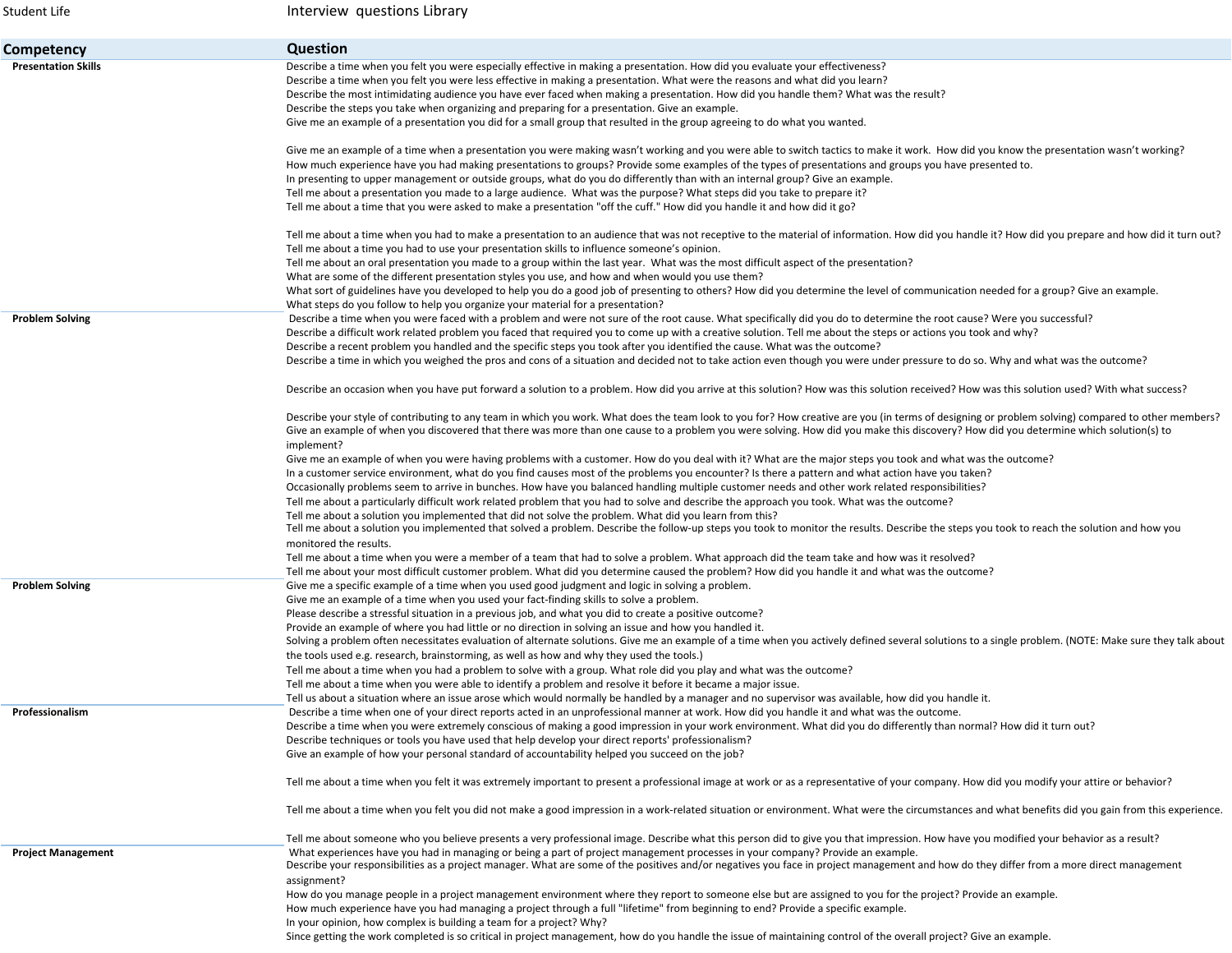| <b>Student Life</b>                                        | Interview questions Library                                                                                                                                                                                                                                                                                                                                                                                                                                                                                                                                                                                                                                                                                                                                                                                                                                                                                                                                                                                                                                                                                                                                                                                                                                                                                                                                                                                                                                                                                                                                                                                                                                                                                                                                                                                                                                                                                                                                                                                                                                                                                                                               |
|------------------------------------------------------------|-----------------------------------------------------------------------------------------------------------------------------------------------------------------------------------------------------------------------------------------------------------------------------------------------------------------------------------------------------------------------------------------------------------------------------------------------------------------------------------------------------------------------------------------------------------------------------------------------------------------------------------------------------------------------------------------------------------------------------------------------------------------------------------------------------------------------------------------------------------------------------------------------------------------------------------------------------------------------------------------------------------------------------------------------------------------------------------------------------------------------------------------------------------------------------------------------------------------------------------------------------------------------------------------------------------------------------------------------------------------------------------------------------------------------------------------------------------------------------------------------------------------------------------------------------------------------------------------------------------------------------------------------------------------------------------------------------------------------------------------------------------------------------------------------------------------------------------------------------------------------------------------------------------------------------------------------------------------------------------------------------------------------------------------------------------------------------------------------------------------------------------------------------------|
| Competency                                                 | <b>Question</b>                                                                                                                                                                                                                                                                                                                                                                                                                                                                                                                                                                                                                                                                                                                                                                                                                                                                                                                                                                                                                                                                                                                                                                                                                                                                                                                                                                                                                                                                                                                                                                                                                                                                                                                                                                                                                                                                                                                                                                                                                                                                                                                                           |
| <b>Project Management</b>                                  | Tell me about a time when you were responsible for managing a project -- how did you go about managing all the monitoring and modifications that had to take place as the project progressed? Were<br>vou successful?<br>Tell me about some of the difficulties or challenges you have faced when you had to interact and manage across departmental lines.<br>To what extent do you use teams to accomplish projects in your present environment and why?<br>What are some of the major goals of the team building process for a project?<br>What are some of the signals or signs that indicate a project is coming to a conclusion? What is your process for handling the close of a project?                                                                                                                                                                                                                                                                                                                                                                                                                                                                                                                                                                                                                                                                                                                                                                                                                                                                                                                                                                                                                                                                                                                                                                                                                                                                                                                                                                                                                                                          |
|                                                            | What are your major guidelines for the planning phases of a project, including managing budgets and schedules?<br>What do you consider to be the major steps you need to take a get a project underway (after the initial planning is in place)? Give an example.<br>What guidelines do you use for directing and controlling the progress of a project? Give an example.<br>What methods do you use to determine the goals and objectives that are critical to the overall project plan? Give an example.                                                                                                                                                                                                                                                                                                                                                                                                                                                                                                                                                                                                                                                                                                                                                                                                                                                                                                                                                                                                                                                                                                                                                                                                                                                                                                                                                                                                                                                                                                                                                                                                                                                |
| <b>Providing Direction</b>                                 | Describe the process, tools, or techniques you use to help keep your team informed about goal attainment. Give a most recent example.<br>Describe the process you use in developing performance plans for your direct reports.<br>Describe what you have done to help your team relate to/understand the company vision and mission. Give an example.<br>Describe your last goal-setting session with a direct report of team. How did you tie the goals back to the department's strategy and goals?<br>How frequently do you give reinforcing feedback to your team and/or direct reports? Provide an example.<br>How frequently do you review your team's goals and objectives to be sure they are in line with the company's vision and strategy?<br>Tell me about a time when a direct report was not meeting their goals. What action did you take and what was the outcome?<br>Tell me about a time when it became apparent that there was overlap in roles and responsibilities between one of your direct reports and/or another team or group. How did you handle it? What was<br>the outcome?<br>When you receive new goals or projects, how do you communicate and/or integrate them into your team? Give an example.                                                                                                                                                                                                                                                                                                                                                                                                                                                                                                                                                                                                                                                                                                                                                                                                                                                                                                                         |
| <b>Quality Focus</b>                                       | What impact has the quality focus had in your present work environment? Give an example.<br>Describe for me how you anticipate the needs of your customers for products and services they may not know about yet. Give an example.<br>Describe for me the type of process you use to solicit suggestions and comments from customers (internal and/or eternal). Give an example.<br>Give me an example of the analysis you conduct to assess, improve and manage quality assurance?<br>How do you go about determining what your customers want and expect? Give some examples.<br>How do you manage and control a quality assurance effort, which reaches so pervasively into so many segments of the business? Give an example.<br>In general, share with me your experiences and thoughts about quality focus?<br>Tell me about a time when you presented an idea or suggestion to a customer and they presented a better one. What did you do and what was the outcome?<br>Tell me about how often your contact your customers (internal and external). Do you primarily use the telephone or personal contact and how do you decide which one to use? Which source has<br>produced the best results?<br>The concept of "continuous improvement" is an intriguing one. Is this process utilized in your work environment? Provide an example.<br>Think of yourself as a dissatisfied customer. Tell me the dissatisfactory things that have happened to you in the past month and would your customers report any of these problems? What did you<br>learn and how have you applied this to your customer base?<br>Think of yourself as a satisfied customer. Tell me about the satisfactory things that have happened to you in the past month. What pleased you the most? Are your customers experiencing the same<br>kind of service?<br>To what extent has quality focus for the customer changed the way you perform your work?<br>What are your experiences with your area and within the company in the quality assurance area?<br>What are your standards of success in your job? What have you done to evaluate and improve these standards? |
| <b>Quantitative Analysis</b>                               | When you were responsible for reviewing a number of documents, how did you go about understanding enough about the topic in order to do an effective summary?<br>After you have completed research on a project and/or assignment, what steps did you take to follow-up regarding action items?<br>Describe the techniques you use to investigate or gather information about a newly assigned project or task. Give me an example of your using those techniques in a recent assignment.<br>Give me an example of when you designed a study to assure that your research methodology was thorough.<br>How do you analyze the proposed features and capabilities of a new product/service, and what are the major determinants for their inclusion? Provide an example.<br>How do you approach your analysis of issues/problems? Give an example.<br>How do you verify that your resources are reputable and dependable?<br>Tell me about your experiences you had in working with research tools such as quantitative analysis? Give an example.<br>What resources do you rely on for a given or specific topic (articles, books, etc.).<br>When reading and analyzing, what are your main criteria for searching for relevant information on the assignment or project?<br>When you were working on a particular assignment or project where circumstances were fluid, what steps did you take to analyze your options? What was the outcome?                                                                                                                                                                                                                                                                                                                                                                                                                                                                                                                                                                                                                                                                                                           |
| <b>Recognizing and Rewarding</b><br><b>Resourcefulness</b> | Describe the last tine your recognized an employee for an improvement they made to their process. What was the improvement?<br>Describe the last team recognition you had. What did you do? What was the impact?<br>Describe to me the ways in which you have recognized your team for their accomplishments.<br>Do you find different people respond differently to different rewards? If so, how does this affect the perception of consistency in your reward patterns?<br>Give an example of your involving team members to help establish recognition programs and/or reward systems for your work unit. How do you determine the success?<br>Is it important to reward events or achievements quickly? Why or why not?<br>Tell me about the last time you recognized an employee's commitment to quality. What were the circumstances and result?<br>Tell me about the last time you recognized or rewarded an individual from your team. Tell me the reasons for the recognition. What was the setting?<br>To what extent do you use praise as a reward? How much influence does it usually have? Provide an example.<br>Tell me about a patient assignment that you had that made you nervous because of the acuity of the patient or a lack or expertise of the patient population. What was the situation? What did you<br>do?                                                                                                                                                                                                                                                                                                                                                                                                                                                                                                                                                                                                                                                                                                                                                                                                                  |
|                                                            |                                                                                                                                                                                                                                                                                                                                                                                                                                                                                                                                                                                                                                                                                                                                                                                                                                                                                                                                                                                                                                                                                                                                                                                                                                                                                                                                                                                                                                                                                                                                                                                                                                                                                                                                                                                                                                                                                                                                                                                                                                                                                                                                                           |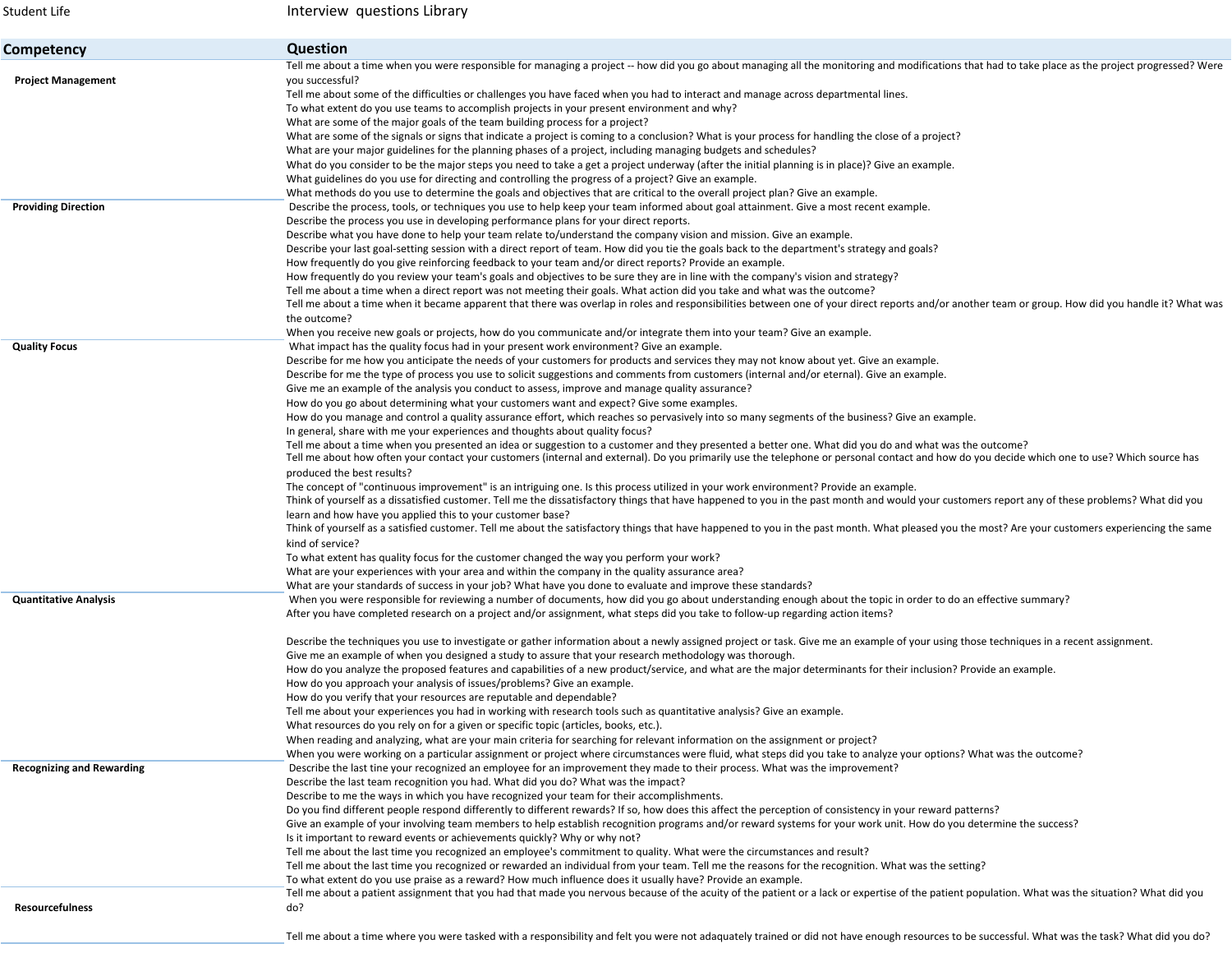| Student Life                                        | Interview questions Library                                                                                                                                                                                                                                                                                                                                                                                                                                                                                                                                                                                                                                                                                                                                                                                                                                                                                                                                                                                                                                                                                                                                                                                                                                                                                                                                                                                                                                                                                                                                                                                                                                                                                                                                                                                                                                                                                                                                                                                                                 |
|-----------------------------------------------------|---------------------------------------------------------------------------------------------------------------------------------------------------------------------------------------------------------------------------------------------------------------------------------------------------------------------------------------------------------------------------------------------------------------------------------------------------------------------------------------------------------------------------------------------------------------------------------------------------------------------------------------------------------------------------------------------------------------------------------------------------------------------------------------------------------------------------------------------------------------------------------------------------------------------------------------------------------------------------------------------------------------------------------------------------------------------------------------------------------------------------------------------------------------------------------------------------------------------------------------------------------------------------------------------------------------------------------------------------------------------------------------------------------------------------------------------------------------------------------------------------------------------------------------------------------------------------------------------------------------------------------------------------------------------------------------------------------------------------------------------------------------------------------------------------------------------------------------------------------------------------------------------------------------------------------------------------------------------------------------------------------------------------------------------|
| Competency                                          | <b>Question</b>                                                                                                                                                                                                                                                                                                                                                                                                                                                                                                                                                                                                                                                                                                                                                                                                                                                                                                                                                                                                                                                                                                                                                                                                                                                                                                                                                                                                                                                                                                                                                                                                                                                                                                                                                                                                                                                                                                                                                                                                                             |
| <b>Respect &amp; Courtesy</b>                       | Describe a time you had to give candid feedback to one of your peers.<br>Describe the way you handled a specific problem involving others with differing values, ideas and beliefs in your current/previous job.<br>Gaining the cooperation of others can be difficult. Give a specific example of when you had to do that and what challenges you faced. What was the outcome? What was the long-term impact on your<br>ability to work with this person?<br>Give me an example of a time when you disagreed with the views of your direct reports.<br>Give me an example of a time where you had a disagreement with one of your peers, but were able to find common ground and solve the problem.<br>Tell me about a time when you had to resolve a difference of opinion with a co-worker/customer/supervisor. How do you feel you showed respect? Would you do anything differently?<br>Tell me about a time where you lost your patience listening to someone who you believe did not know what he/she was talking about.<br>Tell me about a time you had to handle a highly emotional person.<br>Tell me about a time you needed to gain the trust and support of one of your peers in order to be successful.<br>Tell me about your most frustrating experience with a colleague or customer. How did you handle it? Would you do anything differently?                                                                                                                                                                                                                                                                                                                                                                                                                                                                                                                                                                                                                                                                             |
| Responsive                                          | How do you make the decisions about who to respond to, when and how much?<br>Describe a time where a more deliberate approach was better for business than an immediate response. What was the outcome?<br>Describe your style in responding to requests, ideas, suggestions, etc. Why have you felt this has worked effectively for you?<br>How do you avoid becoming defensive when an employee or coworker provides constructive suggestions? Provide an example.<br>How do you encourage requests, ideas and suggestions despite not being able to act on each one?<br>How do you manage your time so that you can be responsive; act quickly on requests and suggestions?<br>Overall, how would you rate yourself in responsiveness on your current job? Why and give an example.<br>Provide some examples of how encouraged your staff to react quickly to new ideas and/or changes? What were some of the outcomes?<br>What have you done to eliminate/reduce the amount of resistance or discomfort with new ideas or changes, etc.? Give an example.                                                                                                                                                                                                                                                                                                                                                                                                                                                                                                                                                                                                                                                                                                                                                                                                                                                                                                                                                                               |
| <b>Results Oriented</b>                             | How do you manage to stay up on all the work and projects you are involved in?<br>Describe a situation in which you found your results were not up to your team or company expectations. What did you do to rectify the matter?<br>Describe a time when you got results when others attempted to and failed. What did you attribute your success to?<br>Give me an example of a time when you thought you were going to miss an approaching critical target date, process or procedure you had committed to. What was the outcome?<br>Give me an example of when you had to go outside the normal system to get the results you have committed to? What was the outcome?<br>Goal statements can be used to manage your own work activities since they enable you to guide day-to-day actions successfully. Describe an especially favorable experience you've had in using goals<br>to guide your own actions.<br>How do you assure that you've been fair in distributing or coordinating the workload among your team?<br>How do you get results, build team spirit, and not burn out people all at the same time? Give an example.<br>How do you go about setting goals and objectives for yourself and/or your team?<br>Tell me about a time when a goal or result turned out to be less attainable that you thought? How did you handle it and what was the outcome?<br>Tell me about a time when you had to avoid letting the day to day details distract you from the results you needed to achieve?<br>Tell me about the process that you use for goal setting. To what extent does it involve using written objectives, paperwork or forms? Describe a specific instance in which you defined your goals,<br>objectives and anticipated results.<br>What important target dates did you set to reach objectives in your last job? How did you set the dates? Exactly what were they, and what were your results?<br>When setting goals, do you tend to make them "stretching" (touch to achieve) or achievable? Give me an example. |
| <b>Risk Taking</b>                                  | Describe a time when your credibility was at risk. What was the event and the result?<br>Describe a time in which you weighted the pros and cons of a situation and decided not to take action, even though you were under pressure to do so.<br>Describe a time when you went "out on a limb" to complete a task. What was the result?<br>Describe some recent decisions you made without all the pertinent information and why did you make those decisions and what did you learn?<br>Describe some recent decisions, which carried more than the usual element of risk.<br>Give an example of when you took a risk and did something differently but managed to work within department and/or company procedures and guidelines.<br>How comfortable are you with risk taking in your work environment and why?<br>How would you determine when taking a reasonable risk versus maintaining the status quo would be appropriate?<br>Tell me about a time when you were not able to produce the desired results following normal procedures and protocols. What were the circumstances and the outcome?<br>Tell me about a work related situation when you had to take an "all or nothing" risk to achieve a result. What was the outcome?<br>Tell me about the riskiest management decision you have made. How long did it take you to gather the information to make the decision? How long after that to make the decision? What were the<br>results?<br>To what extent would you be willing to take a risk for one of your customers? Give an example.<br>What are some of the ways that you use to help you assess risks in a particular circumstance?                                                                                                                                                                                                                                                                                                                                                                               |
| <b>SELECT COMPETENCY</b><br><b>Self Development</b> | SELECT QUESTION<br>Describe a coaching discussion you have had with your manager or a peer in the last three months that you initiated. What was the reason and what was the outcome?<br>Describe a time when you had to develop the skills required for a job or role?<br>Describe the process you went through to determine that this position (the one you are applying to) is of interest to you.<br>Describe the steps you have taken to obtain feedback on your development needs.<br>Describe what you have done in the last six months to stay up-to-date in your field.<br>Give an example of using a mistake as an opportunity for learning and/or development.<br>Have you ever tried to help someone develop an interest in developing him/herself? What was the outcome?<br>Have you taken and skills development courses recently? Why and what were they?<br>How do you get feedback and what do you do with it?<br>How do you keep informed about important changes in your field?<br>How does your current job relate to your career goals?                                                                                                                                                                                                                                                                                                                                                                                                                                                                                                                                                                                                                                                                                                                                                                                                                                                                                                                                                                                |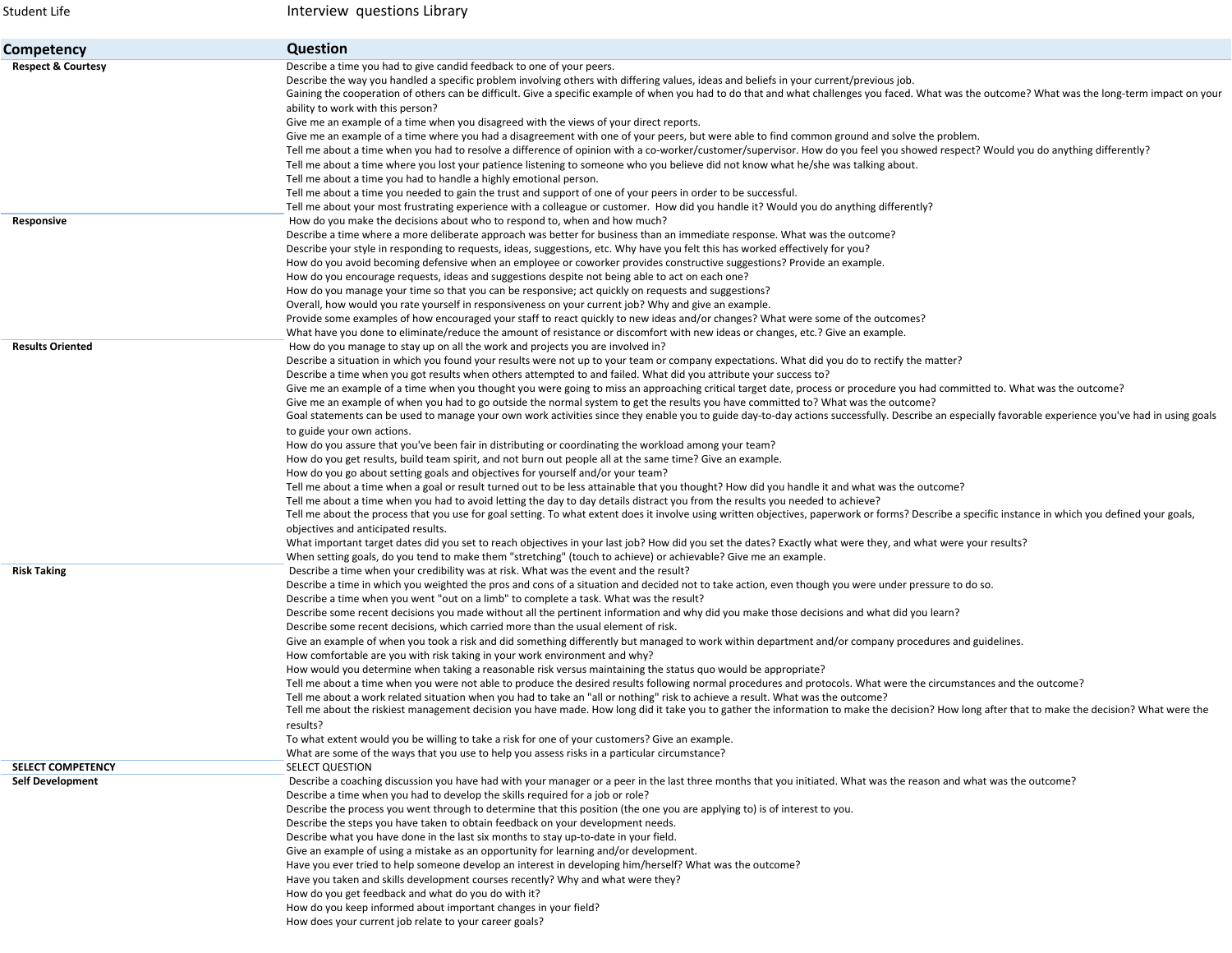| Student Life              | Interview questions Library                                                                                                                                                                                                                                                                                                                                                                                                                                                                                                                                                                                                                                                                                                                                                                                                                                                                                                                                        |
|---------------------------|--------------------------------------------------------------------------------------------------------------------------------------------------------------------------------------------------------------------------------------------------------------------------------------------------------------------------------------------------------------------------------------------------------------------------------------------------------------------------------------------------------------------------------------------------------------------------------------------------------------------------------------------------------------------------------------------------------------------------------------------------------------------------------------------------------------------------------------------------------------------------------------------------------------------------------------------------------------------|
| Competency                | Question                                                                                                                                                                                                                                                                                                                                                                                                                                                                                                                                                                                                                                                                                                                                                                                                                                                                                                                                                           |
| <b>Self Development</b>   | Tell me about the last discussion regarding your development you had with your manager. What was one of the development opportunities discussed and what have you done to follow up on it?<br>Tell me what you have done to build a network of people in your field from other companies; describe how you have used that network to help you with your development.<br>What development activities have you worked on in the last three months? What has been some of the outcomes?<br>What people or events have been most important in your own self-development and why?                                                                                                                                                                                                                                                                                                                                                                                       |
| <b>Systems Management</b> | Describe a time where, had you been able to predict a business/industry occurrence, you would have been able to make adjustments to that your organization/department/team did not suffer.<br>Give me an example of a time when you picked up on a business or industry trend or change and made appropriate changes within your company/department/team to respond to or take advantage<br>of the opportunity.<br>Tell me about a system you designed or improved. Why did you do it? What benefit resulted? Who was impacted by the design/improvement? How did they react?<br>Tell me about a time where your understanding of a (social/organizational/technological) system helped you be more successful than you would have been otherwise.                                                                                                                                                                                                                 |
| <b>Systems Thinking</b>   | Describe for me a time when your ability to find relationships between things inside and/or outside the organization helped you be more effective.<br>Give me an example of a time you solved a problem in ways that addressed total system needs rather than just your immediate situation.<br>Give me an example when your ability to look at problems and issues from a big picture approach served you well.<br>Tell me about the most significant project you have worked on in which it was crucial to keep track of details while still managing the "big picture." How did you make sure the work got done? How<br>did you keep focused on the overall goal while still managing all of the specific goals?                                                                                                                                                                                                                                                |
| Teamwork                  | Describe a situation where a project did not go as well as planned due to a lack of teamwork. What did you attribute the lack of teamwork to? What action did you take and what was the outcome?<br>Describe a time when you had a problem with your manager's decisions. How did you handle it?                                                                                                                                                                                                                                                                                                                                                                                                                                                                                                                                                                                                                                                                   |
|                           | Describe a time when you helped bring another team member "up-to-speed" who joined the team later or in mid-stream. How did you get this team member up to speed with the rest of the group?<br>Describe a time when you were part of a team but were not clear as to your role. What did you do about it and what was the outcome?<br>Do you feel more or less motivated when working as a team member than when working as an individual contributor? Explain.<br>Give an example of when you have shared your team's successes with others.<br>Give an example of when you've had to gain the cooperation of others and what challenges you faced. What was the outcome?<br>Give examples of what you have done to model collaboration and teamwork.                                                                                                                                                                                                            |
|                           | Have you been a member of a team that struggled or failed to accomplish its goal? If so, what assessment did you make of the reasons for the failure? Would you do anything differently?<br>In a team or group environment setting, describe actions you have taken to encourage others to feel comfortable sharing their opinions, even if they differ from your own.<br>It has been said that one of the best ways to manage people is to teach them how to manage themselves. Tell me about a time when you had your greatest success in building team spirit. What<br>specific results were accomplished by the team?                                                                                                                                                                                                                                                                                                                                          |
|                           | Please describe an example of working with a team or team member to accomplish an important goal. What was your role in achieving this objective? To what extent did you interact with others on<br>this project?<br>Provide an example of when team requirements come into conflict with your individual goals and objectives. How did you handle it and what was the outcome?<br>Tell me about a project that you were responsible for but had to get help from others outside the team to complete. What did you do and what was the outcome?<br>Tell me about a specific time when you experienced conflict with another team member and how you handled it. What did you learn from the experience?<br>Tell me about a time when it was necessary to confront a negative attitude in your team. Specifically what actions did you take and what was the outcome? Now, tell me about a time when you were                                                      |
|                           | not successful.<br>Tell me about a time when you had a problem to solve with a group. What role did you play and what was the outcome?<br>Tell me about a time when you had to work with a team member who was less experienced or knowledgeable than other team members. What effect did it have on you and the team?<br>Tell me about a time when you were a part of a team that worked very well together. What did you do to foster the success of that team?<br>Tell me about a time when you were working as part of a team and felt that you could achieve better or faster results on your own. How did you handle it? What was the outcome?<br>Tell us about a time when your coworkers gave you feedback about your actions. How did you respond? What changes did you make?<br>Think about the last time your manager critiqued your work. How did you respond?<br>To what extent do you consider yourself a "team player?" What does that mean to you? |
| <b>Technical skills</b>   | What would you do if you encountered an unmotivated co-worker on your project team?<br>At some point, everyone gets in over his/her head. Tell me about a time this happened to you.<br>Describe a situation where your professional/technical expertise made a significant difference.<br>Give me an example of a technical problem you had to resolve. What was the problem, what action did you take, and what was the result?<br>Tell me about a project in which you used (application, i.e. WORD) that will illustrate your competency level using the application. Give me specific details of the task at hand and the functions you                                                                                                                                                                                                                                                                                                                       |
|                           | used to accomplish your goals.<br>Tell me about a situation in which you had to apply some newly acquired knowledge or skill. What was the knowledge or skill?<br>Tell me how you keep abreast of the professional/technical aspects of your position.<br>What have you done in the last year to upgrade or improve your skills? Give examples of workshops, trainings, and conferences you attended or projects you worked on that improved your skills.<br>Specifically explain what skills were developed.<br>What were the two most valuable skills you learned in the last year and how did you apply them?                                                                                                                                                                                                                                                                                                                                                   |
|                           | Technical/Professional Knowledge (also known as Functi Describe a technical skill you use on a regular basis and what you have done to improve it.<br>Describe an issue or situation you solved through the use of your technical/professional skills.<br>Describe the networking you have done in the last 3 months to increase your technical/professional knowledge.<br>Describe what you have done in the last 6 months to stay up-to-date in your profession.<br>Give me two examples of how you have applied your technical/professional knowledge to your job assignments.<br>Have you ever been in a job where you stumbled because you were not up to speed with the technology of the job? What did you do about it?<br>How transferable are your knowledge and skills to other functional areas?                                                                                                                                                        |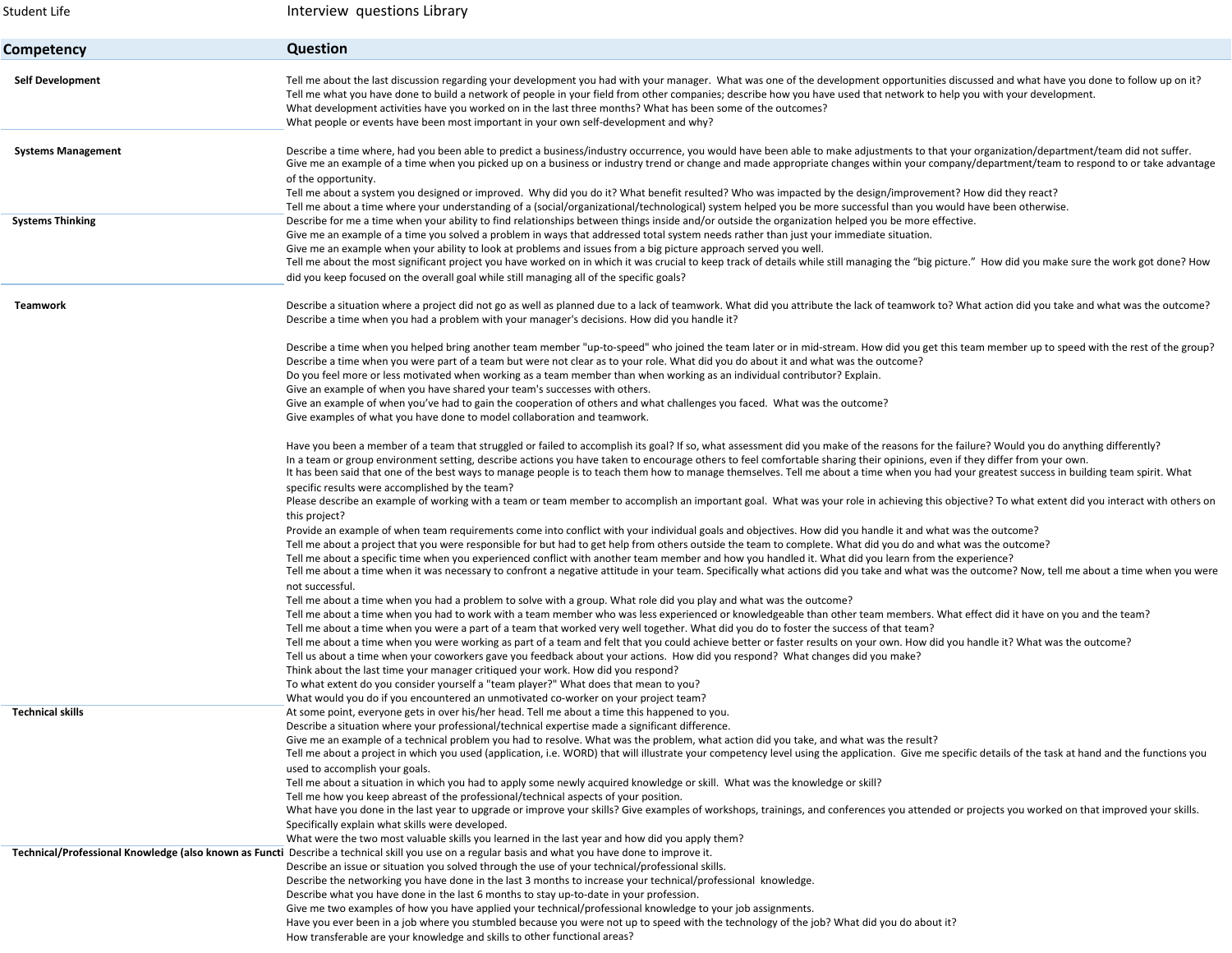Student Life

Interview questions Library

| Competency                               | <b>Question</b>                                                                                                                                                                                                                                                                                                                                        |
|------------------------------------------|--------------------------------------------------------------------------------------------------------------------------------------------------------------------------------------------------------------------------------------------------------------------------------------------------------------------------------------------------------|
|                                          | Technical/Professional Knowledge (also known as Functi Share with me an article you have read in the last month and how you have applied it to your work.                                                                                                                                                                                              |
|                                          | Share with me your last developmental discussion with your manager. What have you done or are currently doing to enhance your technical/professional skills?                                                                                                                                                                                           |
|                                          | Tell me about the last professional meeting you attended and how it increased your knowledge.                                                                                                                                                                                                                                                          |
|                                          | Tell me what you have accomplished technically or professionally that you are most proud of. Be specific.                                                                                                                                                                                                                                              |
|                                          | Tell me what you have done recently to stay on top of professional trends/issues.                                                                                                                                                                                                                                                                      |
|                                          | What important changes are taking place in the field of your expertise? Do you consider them good or bad? Why?                                                                                                                                                                                                                                         |
|                                          | Describe a time when you applied a new piece of technology to an existing task or project. What benefits resulted from the technological application? How did you determine there would be a                                                                                                                                                           |
| <b>Technology Management/Utilization</b> | benefit?                                                                                                                                                                                                                                                                                                                                               |
|                                          | Give me an example of a time when you were responsible for selecting a new or improved technology.                                                                                                                                                                                                                                                     |
|                                          | Give me an example of a time where you prevented, identified or solved a problem with a piece of equipment or application.                                                                                                                                                                                                                             |
|                                          | Tell me about a time you applied technology to improve a service, process, or productivity.                                                                                                                                                                                                                                                            |
| <b>Values, Motivation and Work Ethic</b> | Give me an example of a time you went above and beyond the call of duty in order to get a job done.                                                                                                                                                                                                                                                    |
|                                          | Give me some examples of you doing more than what was expected of you in your job.                                                                                                                                                                                                                                                                     |
|                                          | How did you fill downtime at your last job?                                                                                                                                                                                                                                                                                                            |
|                                          | Tell me about a time you reached out for additional responsibilities.                                                                                                                                                                                                                                                                                  |
|                                          | What is your experience in setting goals and objectives? Tell me about a time when you did this successfully.                                                                                                                                                                                                                                          |
|                                          | What, in your experience, motivates your best, most successful performance? Can you give us an example of this motivation in action in the workplace?                                                                                                                                                                                                  |
| <b>Vision and Purpose</b>                | When there's a conflict between the vision for a company and the direction for the overall business or industry, how do you resolve it? Give an example.<br>Describe a time you established a vision for your department/unit. What process was used? Were others involved in setting the vision and, if so, how? How did the vision contribute to the |
|                                          | effectiveness of the department/unit?                                                                                                                                                                                                                                                                                                                  |
|                                          | Give examples of what you have done to help your department think like visionaries.                                                                                                                                                                                                                                                                    |
|                                          | Have you ever been involved in creating a mission or values statement for an organization and then having to communicate it to various audiences? What were the circumstances and what was the                                                                                                                                                         |
|                                          | outcome?                                                                                                                                                                                                                                                                                                                                               |
|                                          | Have you ever had to deliver a vision message you didn't agree with? What was the outcome?                                                                                                                                                                                                                                                             |
|                                          | How can one foresee the future enough to be able to adapt to it and plan for it? Give an example.                                                                                                                                                                                                                                                      |
|                                          | How important is it for a business unit to have a vision for itself? Why?                                                                                                                                                                                                                                                                              |
|                                          | How should the vision for the whole organization affect your vision for your business unit or team, and vise-versa? Give an example.                                                                                                                                                                                                                   |
|                                          | How would you go about developing a business unit vision? Describe the process you would use.                                                                                                                                                                                                                                                          |
|                                          | Realistically, to what extent does the overall vision for a company affect your day-to-day decisions?                                                                                                                                                                                                                                                  |
|                                          | Tell me about a time when you anticipated the future and made changes to meet these future needs. Did the anticipated future occur?                                                                                                                                                                                                                    |
|                                          | Tell me about a time where your vision of the future was so inspiring that you were able to convert nay-sayers in followers.                                                                                                                                                                                                                           |
|                                          | Tell me about a time you communicated a new direction during a reorganization or start-up. What was the outcome?                                                                                                                                                                                                                                       |
|                                          | Tell me about a time you lost track of the vision/mission/purpose of your team/department/organization and it turned out to have repercussions.                                                                                                                                                                                                        |
|                                          | Tell me about a time you managed a group/unit that was heading south and you wanted them to head north. What were the circumstances and the outcome?                                                                                                                                                                                                   |
|                                          | Tell me about the mileposts you've implemented in your department to gauge progress toward the company's vision.                                                                                                                                                                                                                                       |
|                                          | Tell me about the relationship of your goals in your current position to the organization as a whole.                                                                                                                                                                                                                                                  |
|                                          | To what extent does articulating a vision within the business unit affect the behaviors and performance of the organization? Give an example.                                                                                                                                                                                                          |
|                                          | What do you need to do to stay up-to-date on the environmental and marketplace trends, which could affect your vision?                                                                                                                                                                                                                                 |
|                                          | What have you done to help your team align with the organization's vision and make it a reality? What was the outcome?                                                                                                                                                                                                                                 |
|                                          | Who have you learned the most from about communicating and implementing a vision and why?                                                                                                                                                                                                                                                              |
| <b>Work Quality and Organization</b>     | Describe a time when you had several critical tasks to complete and were running out of time. What did you do?                                                                                                                                                                                                                                         |
|                                          | Describe how you have improved the organization of a system, process, or task in your current position.                                                                                                                                                                                                                                                |
|                                          | How do you schedule your time to accomplish tasks?                                                                                                                                                                                                                                                                                                     |
|                                          | If we were to ask your previous supervisor, what would they say about your job performance?                                                                                                                                                                                                                                                            |
|                                          | Tell me about the last time you missed a deadline because you were not well organized.                                                                                                                                                                                                                                                                 |
|                                          | Tell me about your last performance review. In what areas did you excel or succeed? What was mentioned about how you could improve? Any re-occurring themes?                                                                                                                                                                                           |
|                                          | What have you done in your past jobs to stay organized?                                                                                                                                                                                                                                                                                                |
| Work/Life Balance                        | Describe a time when you had to balance the pressure to get work out quickly with the demand for quality. How did you handle it?                                                                                                                                                                                                                       |
|                                          | Have you ever managed anything where the employees or units reporting to you were in different cities and countries? How did you handle it?<br>Tell me about a time when a work related deadline conflicted with your work schedule? How did you handle it?                                                                                            |
|                                          | Tell me about a time when it was necessary to take work home, work on weekends or maintain unusually long hours. What were the circumstances?                                                                                                                                                                                                          |
|                                          | Tell me about a time when your employees were feeling overwhelmed at work. What did you do?                                                                                                                                                                                                                                                            |
|                                          |                                                                                                                                                                                                                                                                                                                                                        |
|                                          | We all have to make decisions on the job about the delicate balance between person and work objectives. When do you feel you have had to make personal sacrifices in order to get the job done?                                                                                                                                                        |
| <b>Written Communication</b>             | Give two examples of when you have asked for feedback from others on your written work. Did you incorporate their suggestions? Why or why not?                                                                                                                                                                                                         |
|                                          | Describe the most difficult writing assignment you have ever had. How did you manage it?                                                                                                                                                                                                                                                               |
|                                          | Describe your experiences in editing manuscripts, articles, documents or any other form of written communication. Be specific.                                                                                                                                                                                                                         |
|                                          | In some jobs it is necessary to document work thoroughly, in writing. For example, documentation might be necessary to prove you did your job correctly or to train another person to do it. Give me                                                                                                                                                   |
|                                          | an example of your experiences in this area.                                                                                                                                                                                                                                                                                                           |
|                                          | Tell me about a recent written report or proposal. Describe the process or guidelines you followed in developing it.                                                                                                                                                                                                                                   |
|                                          | Tell me about a time when you had to convey technical information to a non-technical audience in a written form. What did you do to get your message across?                                                                                                                                                                                           |
|                                          | Tell me about a time when you were asked to review and edit the written work of another person. What suggestions did you make?                                                                                                                                                                                                                         |
|                                          |                                                                                                                                                                                                                                                                                                                                                        |